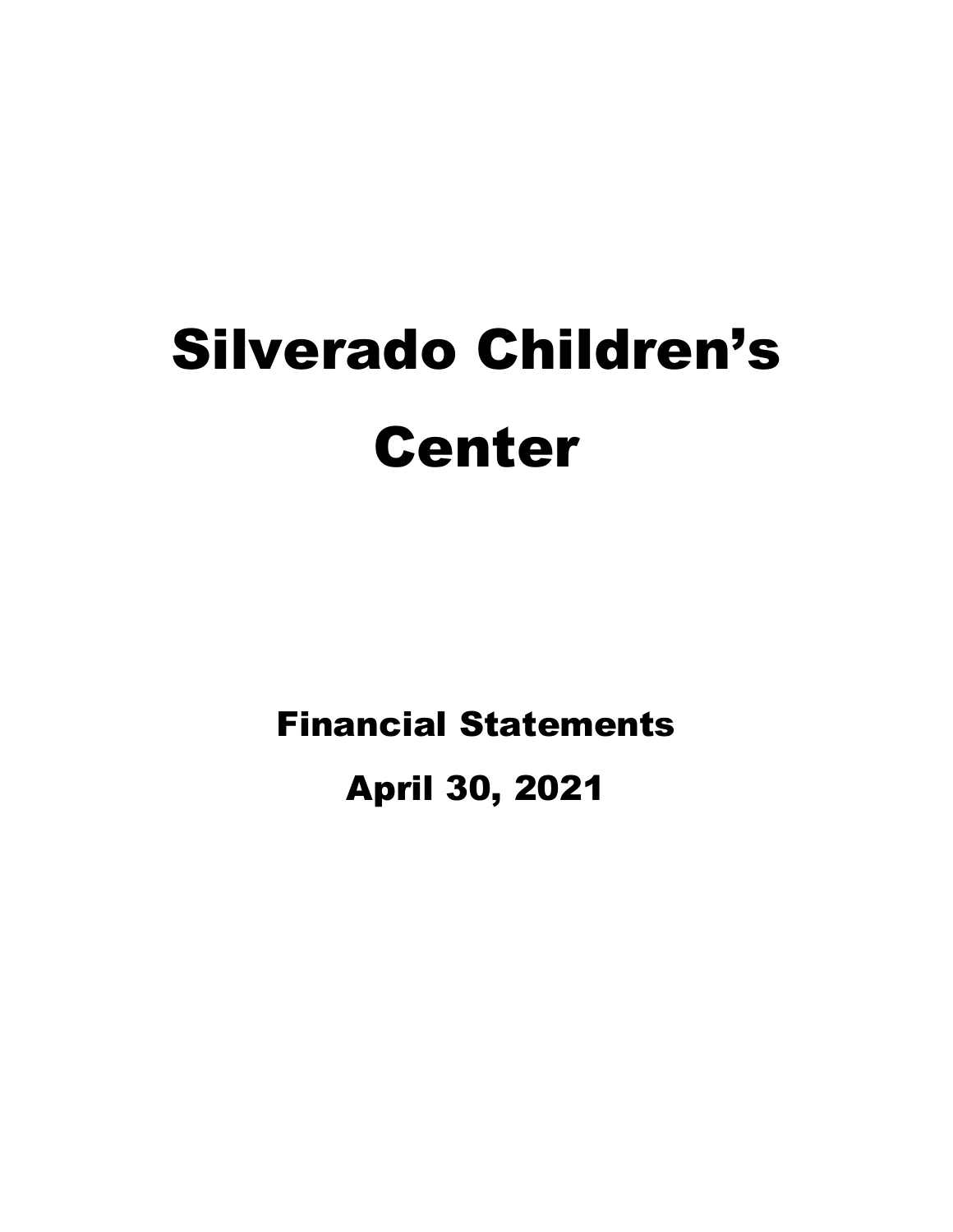Cash Basis **April 2021** 

|                                                                        | Apr 21         | Jul '20 - Apr 21      |
|------------------------------------------------------------------------|----------------|-----------------------|
| <b>Ordinary Income/Expense</b><br><b>Income</b>                        |                |                       |
| 4010 Donations<br>4012 Animal Care Donations                           |                |                       |
| 6962 Animal Care Expense                                               | 0.00           | $-32.75$              |
| 4012 · Animal Care Donations - Other                                   | 0.00           | 135.41                |
| Total 4012 Animal Care Donations                                       | 0.00           | 102.66                |
| 4010 Donations - Other                                                 | 1,717.00       | 4,175.36              |
| Total 4010 Donations                                                   | 1,717.00       | 4,278.02              |
| 4040 Grants<br>4046 CARES Act Grant<br>4044 · CSCP Grant *Restrictive* | 0.00<br>0.00   | 10,675.00<br>3,772.47 |
| Total 4040 Grants                                                      | 0.00           | 14,447.47             |
| 4050 Late Payment Fees                                                 | 0.00           | $-40.00$              |
| 4080 · Registration Fees<br>4090 Tuition                               | 1,171.80       | 4,346.80              |
| 4091 · Paypal Fees                                                     | 0.00           | 1,109.70              |
| 4090 · Tuition - Other                                                 | 17,913.92      | 154,251.85            |
| Total 4090 · Tuition                                                   | 17,913.92      | 155,361.55            |
| 4100 Other Income                                                      | 65.80          | 65.80                 |
| <b>Total Income</b>                                                    | 20,868.52      | 178,459.64            |
| <b>Expense</b>                                                         |                |                       |
| 6969 · Playground Project                                              | 0.00<br>0.00   | 86.04<br>455.56       |
| 6000 Advertising<br>6020 Auto Expense                                  |                |                       |
| $6022 \cdot Gas$                                                       | 0.00           | 85.28                 |
| 6025 · Repairs & Maintenance                                           | 0.00           | 129.06                |
| 6020 · Auto Expense - Other                                            | 44.08          | 44.08                 |
| Total 6020 · Auto Expense                                              | 44.08          | 258.42                |
| 6050 Bank Service Charges                                              | 0.00           | 12.00                 |
| 6090 · Dues & Subscriptions                                            | 78.98          | 1,064.34              |
| 6200 Insurance Expense<br>6203 Health                                  | 1,075.54       | 5,357.61              |
| 6202 · Worker's Comp                                                   | 752.18         | 1,767.29              |
| Total 6200 · Insurance Expense                                         | 1,827.72       | 7,124.90              |
| 6550 Office Expense                                                    |                |                       |
| 6958 · Staff Gift                                                      | 88.05          | 642.22                |
| 6957 · Furniture<br>6555 · Health & Safety                             | 0.00<br>85.87  | 348.96<br>510.94      |
| 6554 · Paper Products                                                  | 0.00           | 302.24                |
| 6551 Internet Access                                                   | 44.74          | 760.62                |
| 6552 Office Supplies                                                   | 0.00           | 553.31                |
| 6553 Website                                                           | 0.00           | 1,025.73              |
| 6550 Office Expense - Other                                            | 53.40          | 364.95                |
| Total 6550 · Office Expense                                            | 272.06         | 4,508.97              |
| 6640 Legal & Prof Fees                                                 |                |                       |
| $6642 \cdot$ Legal<br>6644 · Bookkeeping                               | 0.00<br>562.50 | 345.00<br>6,982.00    |
|                                                                        |                |                       |
| Total 6640 · Legal & Prof Fees                                         | 562.50         | 7,327.00              |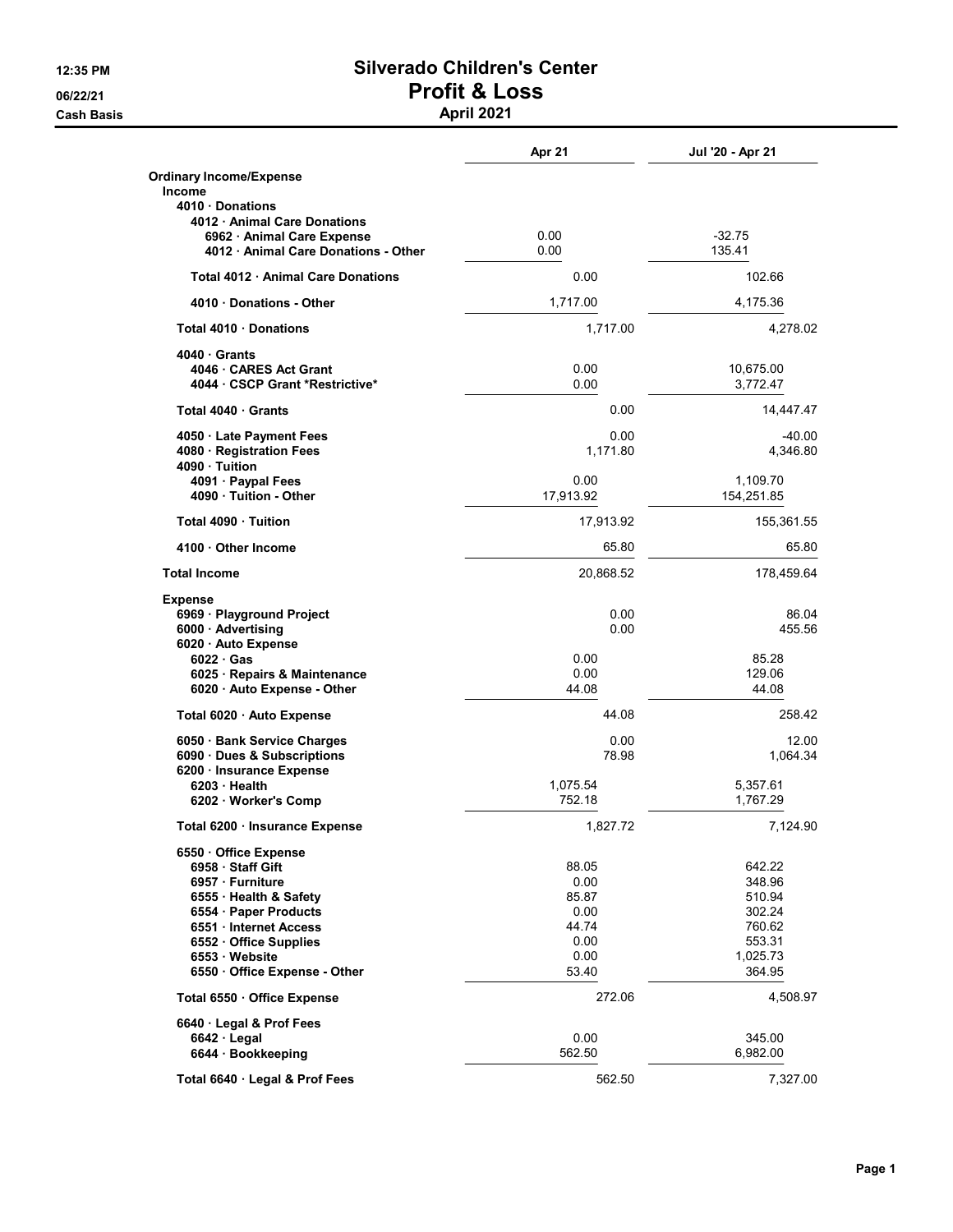#### 12:35 PM Silverado Children's Center 06/22/21 Profit & Loss Cash Basis **April 2021**

|                                                    | Apr 21               | Jul '20 - Apr 21       |
|----------------------------------------------------|----------------------|------------------------|
| 6790 · Salaries & Wages                            |                      |                        |
| 6793 Director<br>$6792 \cdot$ Staff                | 5,416.27<br>7,408.94 | 43,188.95<br>59,965.27 |
| Total 6790 · Salaries & Wages                      | 12,825.21            | 103,154.22             |
| 6800 · Payroll Expenses                            |                      |                        |
| 6806 · Payroll Processing Fees                     | 140.00               | 1,183.84               |
| $6801 \cdot ETT$                                   | 0.00                 | 14.93                  |
| 6803 Medicare                                      | $-5.88$              | 1,290.50               |
| 6804 Social Security                               | 0.00                 | 4,623.34               |
| $6805 \cdot SUI$                                   | 187.44<br>984.44     | 980.69<br>2,010.57     |
| 6800 · Payroll Expenses - Other                    |                      |                        |
| Total 6800 · Payroll Expenses                      | 1,306.00             | 10,103.87              |
| 6820 Postage                                       | 0.00                 | 95.60                  |
| 6840 · Professional Development                    | 0.00                 | 540.00                 |
| 6900 · Repairs & Mtce                              |                      |                        |
| 6908 OC Parks Inspection Corrections               | 0.00                 | 73.98                  |
| 6901 · Building/Grounds                            | 4,548.18             | 11,913.07              |
| 6903 Equipment                                     | 1,067.70             | 1,067.70               |
| 6905 Janitorial                                    | 19.30                | 6,956.20               |
| 6900 · Repairs & Mtce - Other                      | 212.97               | 1,100.92               |
| Total 6900 · Repairs & Mtce                        | 5,848.15             | 21,111.87              |
| 6940 Utilities                                     |                      |                        |
| 6941 Gas & Electric                                | 197.50               | 2,482.62               |
| 6943 Trash                                         | 120.79               | 1,224.88               |
| Total 6940 · Utilities                             | 318.29               | 3,707.50               |
| 6950 · Program Expense                             |                      |                        |
| 6956 Consumables/Art Supplies                      | 249.03               | 944.87                 |
| 6951 Animal Supplies                               | 126.33               | 1,623.70               |
| 6952 Curriculum Supp/Non Consumable                | 265.41               | 468.91                 |
| 6954 Outdoor Items                                 | 0.00                 | 278.62                 |
| 6955 Snacks/Food                                   | 654.01               | 2,656.10               |
| 6950 · Program Expense - Other                     | 0.00                 | 12.99                  |
| Total 6950 · Program Expense                       | 1,294.78             | 5,985.19               |
| 6970 · Telephone                                   | 108.61               | 1,802.78               |
| 6980 Travel & Entertainment                        |                      |                        |
| 6983 Meals                                         | 0.00                 | 460.40                 |
| 6980 · Travel & Entertainment - Other              | 0.00                 | 30.22                  |
| Total 6980 Travel & Entertainment                  | 0.00                 | 490.62                 |
| <b>Total Expense</b>                               | 24,486.38            | 167,828.88             |
| <b>Net Ordinary Income</b>                         | $-3,617.86$          | 10,630.76              |
| <b>Other Income/Expense</b><br><b>Other Income</b> |                      |                        |
| 7010 Interest Income                               | 0.00                 | 0.72                   |
| <b>Total Other Income</b>                          | 0.00                 | 0.72                   |
| <b>Net Other Income</b>                            | 0.00                 | 0.72                   |
| Net Income                                         | $-3,617.86$          | 10,631.48              |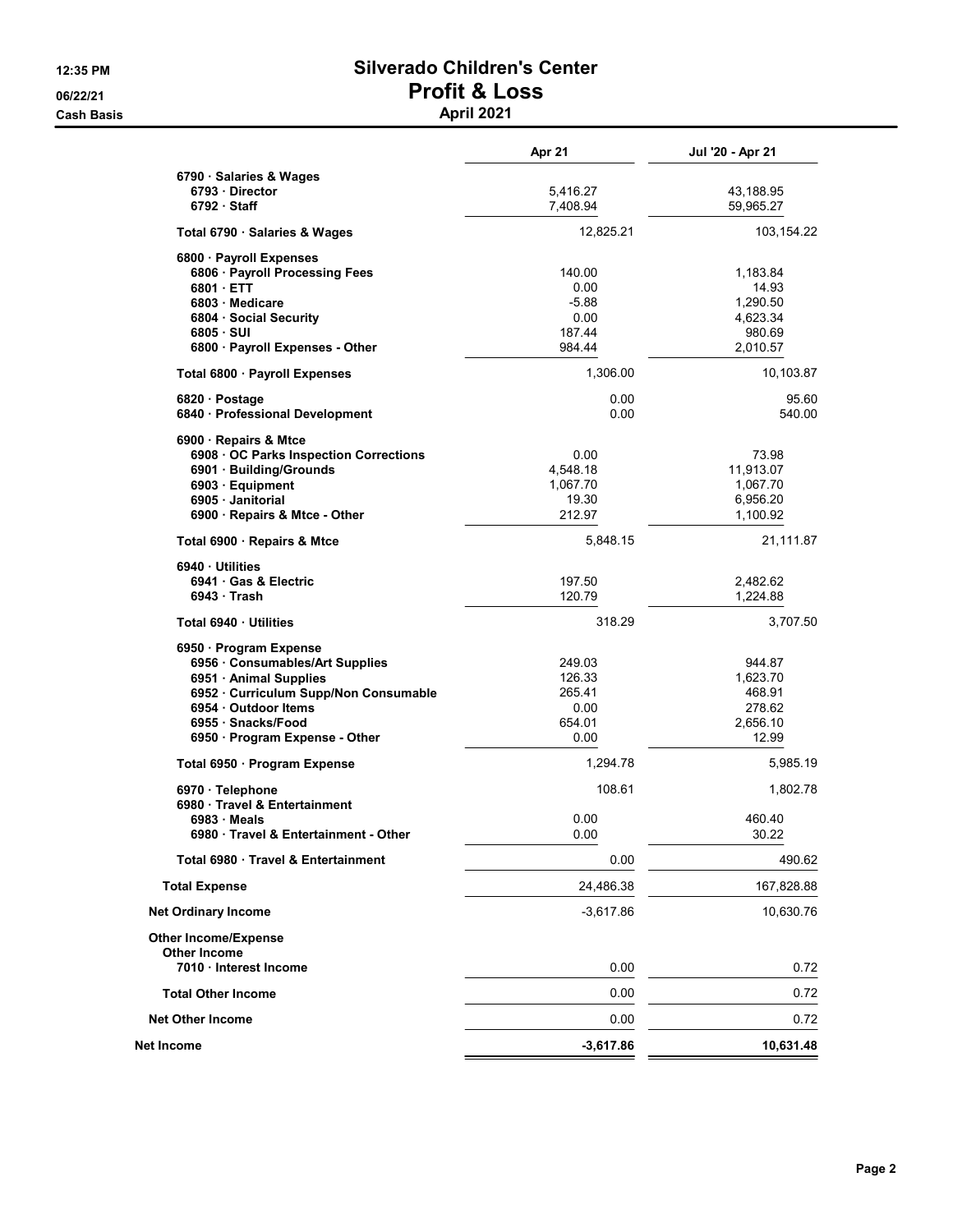|                                      | <b>Jul 20</b> | Aug 20    | Sep 20    | <b>Oct 20</b> |
|--------------------------------------|---------------|-----------|-----------|---------------|
| <b>Ordinary Income/Expense</b>       |               |           |           |               |
| Income                               |               |           |           |               |
| 4010 Donations                       |               |           |           |               |
| 4012 Animal Care Donations           |               |           |           |               |
| 6962 · Animal Care Expense           | 0.00          | 0.00      | 0.00      | 0.00          |
| 4012 · Animal Care Donations - Other | 0.00          | 0.00      | 50.41     | 85.00         |
| Total 4012 Animal Care Donations     | 0.00          | 0.00      | 50.41     | 85.00         |
| 4010 Donations - Other               | 450.00        | 0.00      | 1,000.00  | 632.06        |
| Total 4010 · Donations               | 450.00        | 0.00      | 1,050.41  | 717.06        |
| 4040 Grants                          |               |           |           |               |
| 4046 CARES Act Grant                 | 0.00          | 0.00      | 0.00      | 0.00          |
| 4044 CSCP Grant *Restrictive*        | 3,950.27      | $-177.80$ | 0.00      | 0.00          |
| Total 4040 Grants                    | 3,950.27      | $-177.80$ | 0.00      | 0.00          |
| 4050 · Late Payment Fees             | 0.00          | 0.00      | 0.00      | 0.00          |
| 4080 · Registration Fees             | 550.00        | 900.00    | 250.00    | 400.00        |
| 4090 · Tuition                       |               |           |           |               |
| 4091 · Paypal Fees                   | $-37.55$      | $-71.44$  | $-90.46$  | $-125.09$     |
| 4090 Tuition - Other                 | 8,125.29      | 9,369.63  | 20,871.46 | 12,665.90     |
| Total 4090 · Tuition                 | 8,087.74      | 9,298.19  | 20,781.00 | 12,540.81     |
| 4100 Other Income                    | 0.00          | 0.00      | 0.00      | 0.00          |
| <b>Total Income</b>                  | 13,038.01     | 10,020.39 | 22,081.41 | 13,657.87     |
| <b>Expense</b>                       |               |           |           |               |
| 6969 · Playground Project            | 0.00          | 0.00      | 0.00      | 0.00          |
| 6000 · Advertising                   | 25.17         | 185.33    | 112.18    | 132.88        |
| 6020 · Auto Expense                  |               |           |           |               |
| $6022 \cdot Gas$                     | 0.00          | 0.00      | 0.00      | 25.55         |
| 6025 · Repairs & Maintenance         | 0.00          | 0.00      | 0.00      | 0.00          |
| 6020 · Auto Expense - Other          | 0.00          | 0.00      | 0.00      | 0.00          |
| Total 6020 · Auto Expense            | 0.00          | 0.00      | 0.00      | 25.55         |
| 6050 · Bank Service Charges          | 0.00          | 0.00      | 0.00      | 12.00         |
| 6090 Dues & Subscriptions            | 196.96        | 90.97     | 62.97     | 86.25         |
| 6200 · Insurance Expense             |               |           |           |               |
| 6203 · Health                        | 491.36        | 407.71    | 491.36    | 491.36        |
| 6202 Worker's Comp                   | 0.00          | 835.75    | 752.18    | 0.00          |
| Total 6200 · Insurance Expense       | 491.36        | 1,243.46  | 1,243.54  | 491.36        |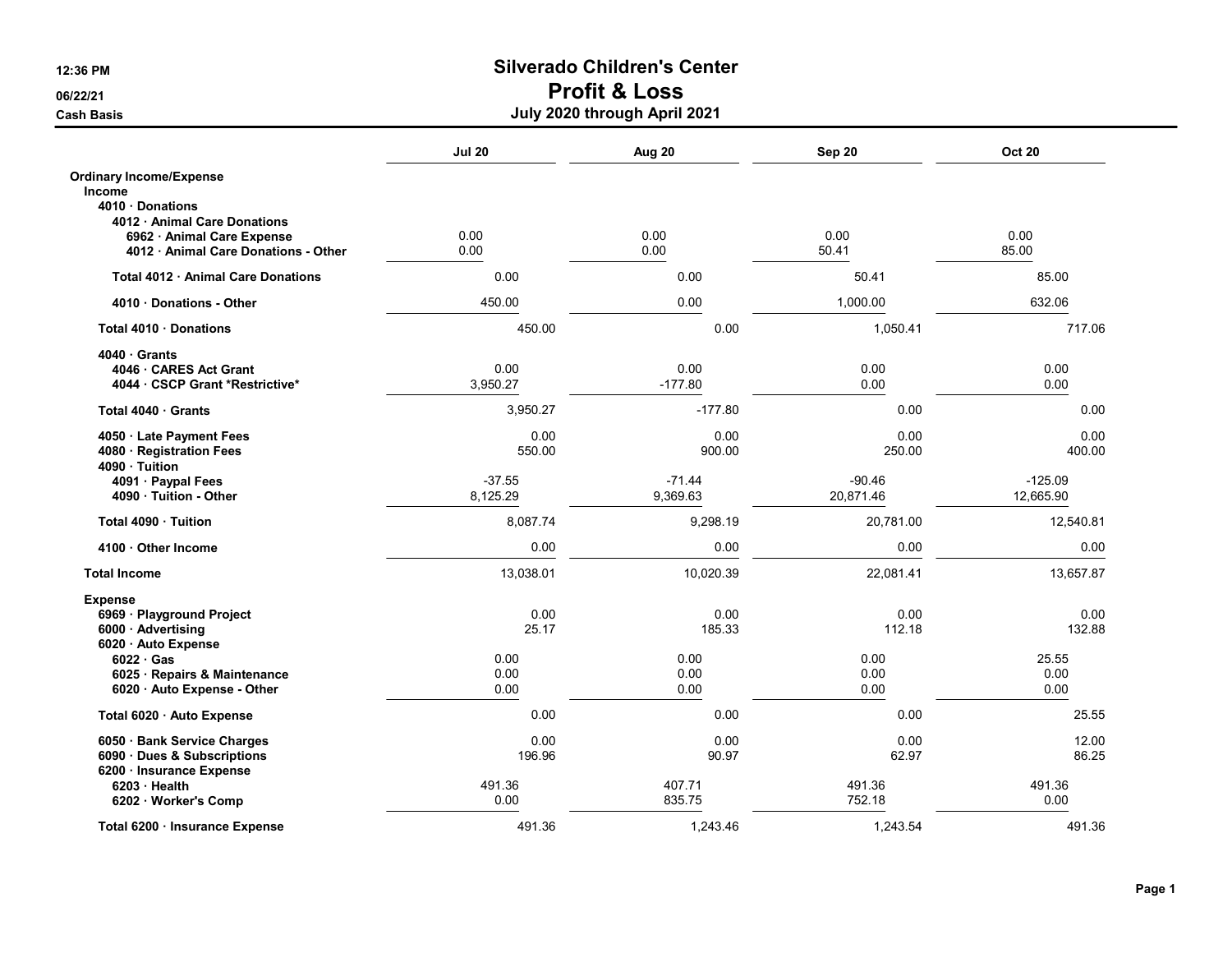|                                      | <b>Jul 20</b> | Aug 20    | Sep 20    | <b>Oct 20</b> |
|--------------------------------------|---------------|-----------|-----------|---------------|
| 6550 · Office Expense                |               |           |           |               |
| 6958 Staff Gift                      | 0.00          | 180.68    | 29.79     | 45.95         |
| 6957 · Furniture                     | 0.00          | 0.00      | 0.00      | 19.64         |
| 6555 Health & Safety                 | 0.00          | 73.34     | 26.33     | 0.00          |
| 6554 · Paper Products                | 0.00          | 59.41     | 61.77     | 0.00          |
| 6551 · Internet Access               | 64.20         | 64.20     | 64.20     | 64.20         |
| 6552 Office Supplies                 | 21.53         | 0.00      | 139.58    | 0.00          |
| 6553 Website                         | 0.00          | 0.00      | 0.00      | 775.75        |
| 6550 Office Expense - Other          | 0.00          | 0.00      | 0.00      | 0.00          |
| Total 6550 · Office Expense          | 85.73         | 377.63    | 321.67    | 905.54        |
| 6640 Legal & Prof Fees               |               |           |           |               |
| $6642 \cdot$ Legal                   | 0.00          | 0.00      | 0.00      | 0.00          |
| 6644 · Bookkeeping                   | 540.00        | 640.00    | 700.00    | 680.00        |
| Total 6640 · Legal & Prof Fees       | 540.00        | 640.00    | 700.00    | 680.00        |
| 6790 · Salaries & Wages              |               |           |           |               |
| 6793 Director                        | 3,443.74      | 3,934.94  | 4,342.00  | 4,342.00      |
| 6792 Staff                           | 3,153.58      | 5,695.76  | 8,742.21  | 6,595.06      |
| Total 6790 · Salaries & Wages        | 6,597.32      | 9,630.70  | 13,084.21 | 10,937.06     |
| 6800 · Payroll Expenses              |               |           |           |               |
| 6806 · Payroll Processing Fees       | $-3.12$       | 122.50    | 140.00    | 56.70         |
| 6801 ETT                             | 1.07          | 2.13      | 4.11      | 1.79          |
| 6803 Medicare                        | 93.77         | 137.77    | 187.80    | 156.71        |
| 6804 Social Security                 | 400.94        | 589.03    | 803.12    | 670.00        |
| 6805 · SUI                           | 33.17         | 65.73     | 127.74    | 39.43         |
| 6800 · Payroll Expenses - Other      | 0.00          | 0.00      | 0.00      | 0.00          |
| Total 6800 · Payroll Expenses        | 525.83        | 917.16    | 1,262.77  | 924.63        |
| 6820 · Postage                       | 0.00          | 0.00      | 0.00      | 0.00          |
| 6840 · Professional Development      | 0.00          | $-110.00$ | 0.00      | 0.00          |
| 6900 · Repairs & Mtce                |               |           |           |               |
| 6908 OC Parks Inspection Corrections | 0.00          | 0.00      | 0.00      | 0.00          |
| 6901 · Building/Grounds              | 259.99        | 996.40    | 2,031.73  | 450.00        |
| 6903 · Equipment                     | 0.00          | 0.00      | 0.00      | 0.00          |
| 6905 Janitorial                      | 1,120.27      | 570.76    | 640.00    | 920.00        |
| 6900 · Repairs & Mtce - Other        | 0.00          | 0.00      | 0.00      | 0.00          |
| Total 6900 · Repairs & Mtce          | 1,380.26      | 1,567.16  | 2,671.73  | 1,370.00      |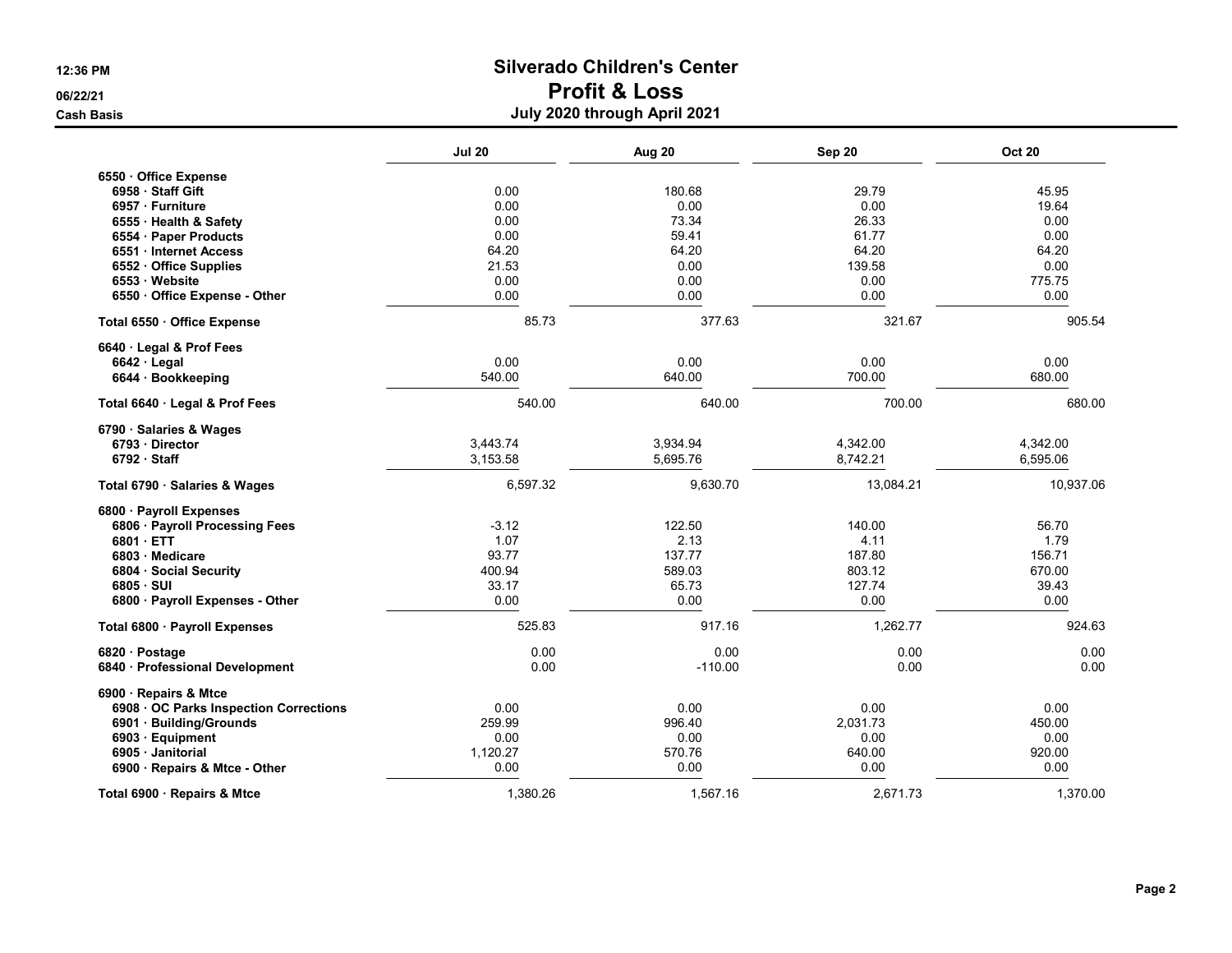|                                                    | <b>Jul 20</b> | Aug 20      | Sep 20    | <b>Oct 20</b> |
|----------------------------------------------------|---------------|-------------|-----------|---------------|
| 6940 · Utilities                                   |               |             |           |               |
| 6941 Gas & Electric                                | 138.76        | 150.67      | 501.02    | 322.34        |
| $6943$ Trash                                       | 120.77        | 120.78      | 120.79    | 120.78        |
| Total 6940 · Utilities                             | 259.53        | 271.45      | 621.81    | 443.12        |
| 6950 · Program Expense                             |               |             |           |               |
| 6956 Consumables/Art Supplies                      | 0.00          | 106.14      | 185.07    | 0.00          |
| 6951 · Animal Supplies                             | 79.28         | 197.12      | 432.98    | 135.75        |
| 6952 · Curriculum Supp/Non Consumable              | 0.00          | 0.00        | 0.00      | 27.36         |
| 6954 · Outdoor Items                               | 0.00          | 0.00        | 0.00      | 0.00          |
| 6955 · Snacks/Food                                 | 148.27        | 311.18      | 325.28    | 206.97        |
| 6950 · Program Expense - Other                     | 0.00          | 0.00        | 0.00      | 12.99         |
| Total 6950 · Program Expense                       | 227.55        | 614.44      | 943.33    | 383.07        |
| 6970 · Telephone<br>6980 Travel & Entertainment    | 233.19        | 412.32      | 35.30     | 224.00        |
| $6983 \cdot \text{Meals}$                          | 23.18         | 107.28      | 39.90     | 29.01         |
| 6980 Travel & Entertainment - Other                | 0.00          | 0.00        | 0.00      | 0.00          |
| Total 6980 Travel & Entertainment                  | 23.18         | 107.28      | 39.90     | 29.01         |
| <b>Total Expense</b>                               | 10,586.08     | 15,947.90   | 21,099.41 | 16,644.47     |
| <b>Net Ordinary Income</b>                         | 2,451.93      | $-5,927.51$ | 982.00    | $-2,986.60$   |
| <b>Other Income/Expense</b><br><b>Other Income</b> |               |             |           |               |
| 7010 · Interest Income                             | 0.06          | 0.08        | 0.08      | 0.09          |
| <b>Total Other Income</b>                          | 0.06          | 0.08        | 0.08      | 0.09          |
| <b>Net Other Income</b>                            | 0.06          | 0.08        | 0.08      | 0.09          |
| Net Income                                         | 2,451.99      | $-5,927.43$ | 982.08    | $-2,986.51$   |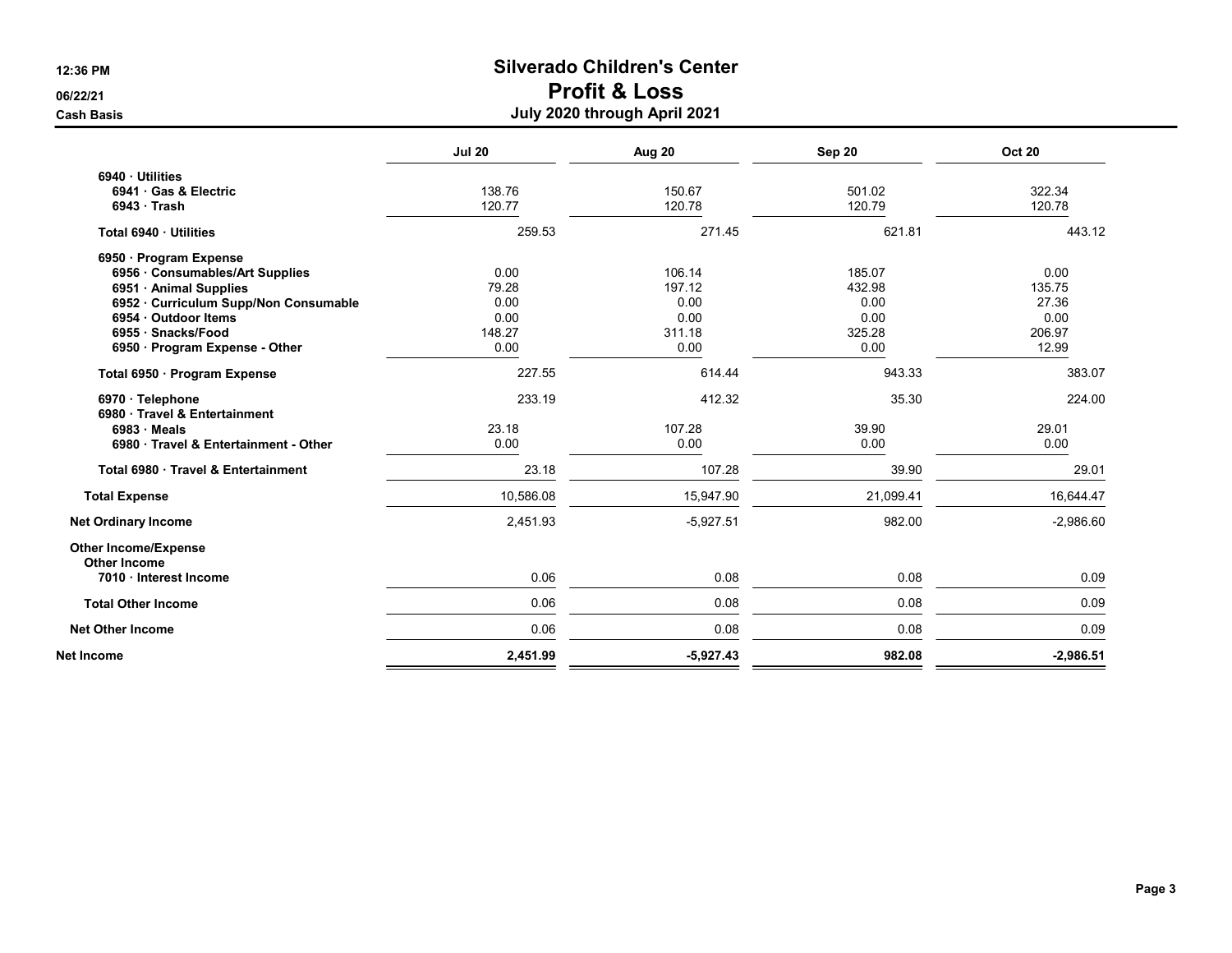|                                              | <b>Nov 20</b>          | <b>Dec 20</b>         | <b>Jan 21</b>         | Feb <sub>21</sub>     |
|----------------------------------------------|------------------------|-----------------------|-----------------------|-----------------------|
| <b>Ordinary Income/Expense</b>               |                        |                       |                       |                       |
| Income                                       |                        |                       |                       |                       |
| 4010 Donations<br>4012 Animal Care Donations |                        |                       |                       |                       |
| 6962 Animal Care Expense                     | $-32.75$               | 0.00                  | 0.00                  | 0.00                  |
| 4012 · Animal Care Donations - Other         | 0.00                   | 0.00                  | 0.00                  | 0.00                  |
| Total 4012 Animal Care Donations             | $-32.75$               | 0.00                  | 0.00                  | 0.00                  |
| 4010 Donations - Other                       | 0.00                   | 376.30                | 0.00                  | 0.00                  |
| Total 4010 Donations                         | $-32.75$               | 376.30                | 0.00                  | 0.00                  |
| 4040 Grants                                  |                        |                       |                       |                       |
| 4046 · CARES Act Grant                       | 0.00                   | 10,675.00             | 0.00                  | 0.00                  |
| 4044 CSCP Grant *Restrictive*                | 0.00                   | 0.00                  | 0.00                  | 0.00                  |
| Total 4040 Grants                            | 0.00                   | 10,675.00             | 0.00                  | 0.00                  |
| 4050 · Late Payment Fees                     | 0.00                   | 0.00                  | $-30.00$              | $-10.00$              |
| 4080 · Registration Fees                     | 0.00                   | 0.00                  | 75.00                 | 300.00                |
| 4090 · Tuition                               |                        |                       |                       |                       |
| 4091 · Paypal Fees<br>4090 Tuition - Other   | $-100.31$<br>18,163.04 | $-76.68$<br>10,516.69 | $-66.96$<br>14,391.02 | $-58.53$<br>14,351.86 |
|                                              |                        |                       |                       |                       |
| Total 4090 Tuition                           | 18,062.73              | 10,440.01             | 14,324.06             | 14,293.33             |
| 4100 Other Income                            | 0.00                   | 0.00                  | 0.00                  | 0.00                  |
| <b>Total Income</b>                          | 18,029.98              | 21,491.31             | 14,369.06             | 14,583.33             |
| <b>Expense</b>                               |                        |                       |                       |                       |
| 6969 · Playground Project                    | 0.00                   | 0.00                  | 0.00                  | 86.04                 |
| 6000 Advertising                             | 0.00                   | 0.00                  | 0.00                  | 0.00                  |
| 6020 · Auto Expense<br>$6022 \cdot Gas$      | 0.00                   | 0.00                  | 59.73                 | 0.00                  |
| 6025 · Repairs & Maintenance                 | 0.00                   | 0.00                  | 129.06                | 0.00                  |
| 6020 · Auto Expense - Other                  | 0.00                   | 0.00                  | 0.00                  | 0.00                  |
| Total 6020 · Auto Expense                    | 0.00                   | 0.00                  | 188.79                | 0.00                  |
| 6050 · Bank Service Charges                  | 0.00                   | 0.00                  | 0.00                  | 0.00                  |
| 6090 · Dues & Subscriptions                  | 68.98                  | 69.97                 | 68.98                 | 146.97                |
| 6200 · Insurance Expense                     |                        |                       |                       |                       |
| $6203 \cdot$ Health                          | 491.36                 | 491.36                | 472.52                | 472.52                |
| 6202 · Worker's Comp                         | $-1,325.00$            | 752.18                | 0.00                  | 0.00                  |
| Total 6200 · Insurance Expense               | $-833.64$              | 1.243.54              | 472.52                | 472.52                |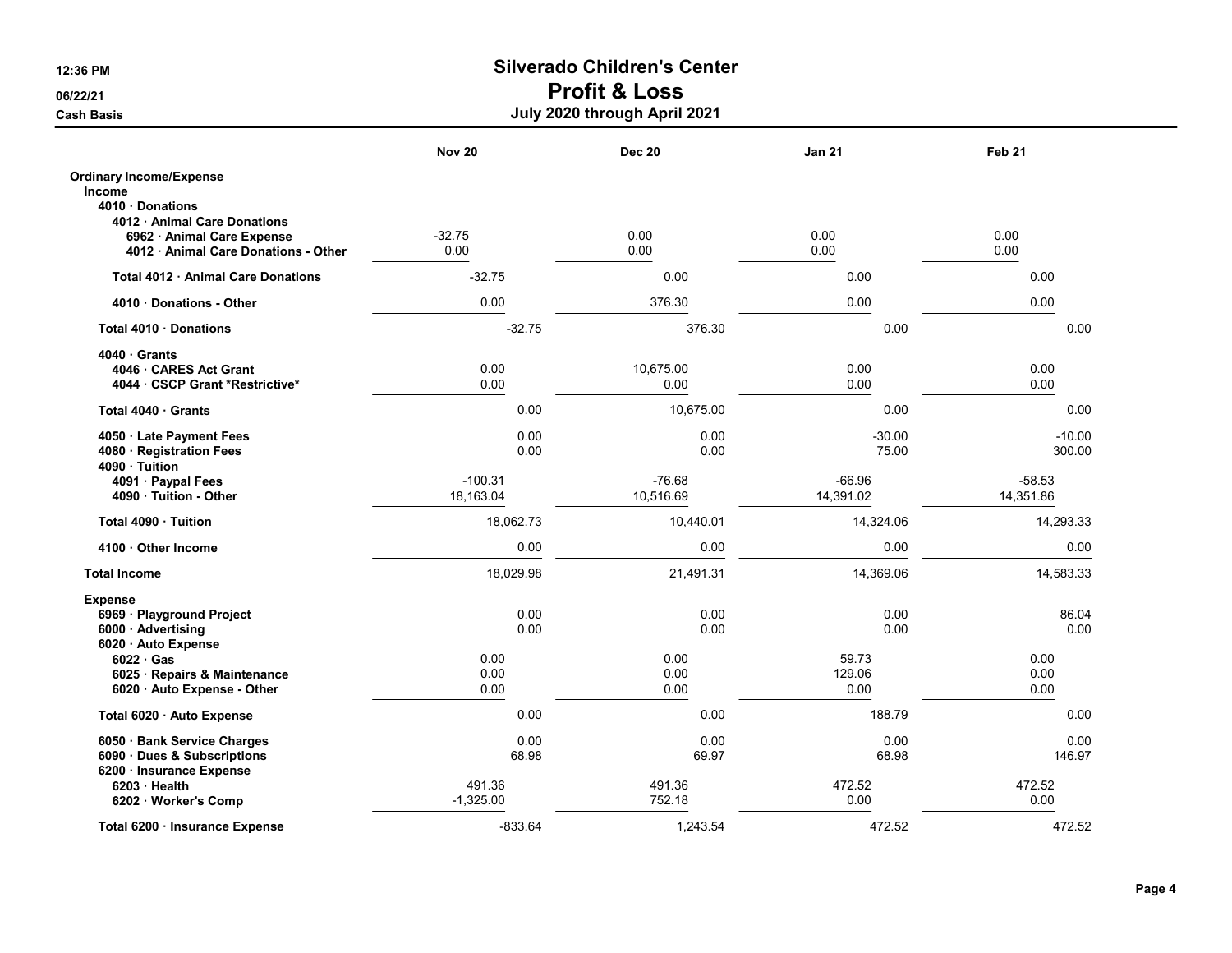Cash Basis July 2020 through April 2021

|                                      | <b>Nov 20</b> | <b>Dec 20</b> | <b>Jan 21</b> | Feb <sub>21</sub> |
|--------------------------------------|---------------|---------------|---------------|-------------------|
| 6550 · Office Expense                |               |               |               |                   |
| 6958 Staff Gift                      | 138.21        | 11.03         | 0.00          | 0.00              |
| 6957 · Furniture                     | 189.33        | 0.00          | 0.00          | 0.00              |
| 6555 · Health & Safety               | 57.72         | 0.00          | 26.93         | 0.00              |
| 6554 · Paper Products                | 0.00          | 56.72         | 44.95         | 79.39             |
| 6551 · Internet Access               | 64.20         | 64.20         | 135.38        | 163.20            |
| 6552 Office Supplies                 | 142.21        | 0.00          | 61.02         | 188.97            |
| 6553 Website                         | 0.00          | 79.99         | 0.00          | 169.99            |
| 6550 Office Expense - Other          | 22.36         | 0.00          | 164.55        | 0.00              |
| Total 6550 Office Expense            | 614.03        | 211.94        | 432.83        | 601.55            |
| 6640 · Legal & Prof Fees             |               |               |               |                   |
| $6642 \cdot$ Legal                   | 0.00          | 0.00          | 0.00          | 345.00            |
| 6644 · Bookkeeping                   | 587.50        | 1,793.75      | 882.00        | 0.00              |
| Total 6640 · Legal & Prof Fees       | 587.50        | 1,793.75      | 882.00        | 345.00            |
| 6790 · Salaries & Wages              |               |               |               |                   |
| 6793 Director                        | 4,342.00      | 4,342.00      | 4,342.00      | 4,342.00          |
| $6792 \cdot$ Staff                   | 5,305.28      | 4,884.89      | 5,117.94      | 6,402.62          |
| Total 6790 · Salaries & Wages        | 9,647.28      | 9,226.89      | 9,459.94      | 10,744.62         |
| 6800 · Payroll Expenses              |               |               |               |                   |
| 6806 · Payroll Processing Fees       | 140.00        | 122.50        | 85.26         | 240.00            |
| 6801 · ETT                           | 0.79          | 0.29          | 4.75          | 0.00              |
| 6803 Medicare                        | 138.00        | 135.52        | 135.27        | 153.91            |
| 6804 Social Security                 | 590.05        | 579.47        | 578.42        | 412.31            |
| 6805 · SUI                           | $-47.32$      | 6.41          | 104.41        | 239.24            |
| 6800 · Payroll Expenses - Other      | 0.00          | $-32.35$      | 122.91        | 254.96            |
| Total 6800 · Payroll Expenses        | 821.52        | 811.84        | 1,031.02      | 1,300.42          |
| 6820 · Postage                       | 0.00          | 27.50         | 68.10         | 0.00              |
| 6840 · Professional Development      | 0.00          | 0.00          | 0.00          | 0.00              |
| 6900 · Repairs & Mtce                |               |               |               |                   |
| 6908 OC Parks Inspection Corrections | 0.00          | 0.00          | 0.00          | 73.98             |
| 6901 · Building/Grounds              | 1,980.46      | 288.98        | 288.98        | 555.48            |
| 6903 · Equipment                     | 0.00          | 0.00          | 0.00          | 0.00              |
| 6905 Janitorial                      | 1,220.00      | 760.00        | 886.60        | 800.00            |
| 6900 · Repairs & Mtce - Other        | 0.00          | 0.00          | 111.08        | 937.49            |
| Total 6900 · Repairs & Mtce          | 3,200.46      | 1,048.98      | 1,286.66      | 2,366.95          |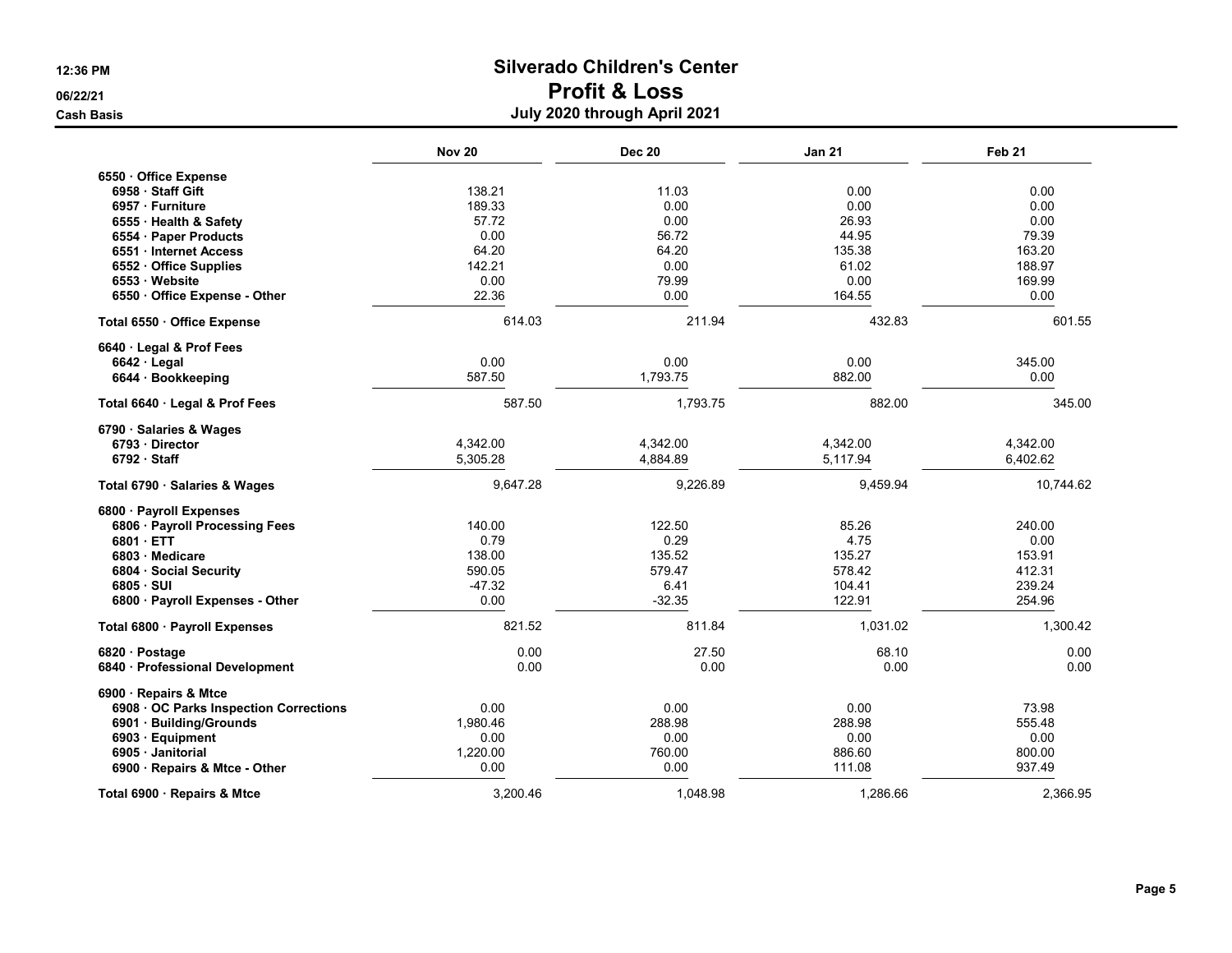|                                                    | <b>Nov 20</b> | <b>Dec 20</b> | <b>Jan 21</b> | Feb 21      |
|----------------------------------------------------|---------------|---------------|---------------|-------------|
| 6940 Utilities                                     |               |               |               |             |
| 6941 Gas & Electric                                | 140.58        | 164.91        | 232.83        | 331.51      |
| 6943 Trash                                         | 120.79        | 137.81        | 120.79        | 120.79      |
| Total 6940 · Utilities                             | 261.37        | 302.72        | 353.62        | 452.30      |
| 6950 · Program Expense                             |               |               |               |             |
| 6956 Consumables/Art Supplies                      | 17.22         | 30.21         | $-26.88$      | 384.08      |
| 6951 Animal Supplies                               | 164.21        | 105.05        | 231.60        | 151.38      |
| 6952 · Curriculum Supp/Non Consumable              | 24.23         | 0.00          | 21.54         | 111.19      |
| 6954 · Outdoor Items                               | 0.00          | 171.95        | 106.67        | 0.00        |
| 6955 · Snacks/Food                                 | 285.68        | 99.16         | 204.95        | 205.58      |
| 6950 · Program Expense - Other                     | 0.00          | 0.00          | 0.00          | 0.00        |
| Total 6950 · Program Expense                       | 491.34        | 406.37        | 537.88        | 852.23      |
| 6970 · Telephone<br>6980 Travel & Entertainment    | 235.54        | 306.86        | 103.05        | 108.61      |
| 6983 Meals                                         | 0.00          | 85.19         | 87.79         | 34.82       |
| 6980 Travel & Entertainment - Other                | 30.22         | 0.00          | 0.00          | 0.00        |
| Total 6980 Travel & Entertainment                  | 30.22         | 85.19         | 87.79         | 34.82       |
| <b>Total Expense</b>                               | 15,124.60     | 15,535.55     | 14,973.18     | 17,512.03   |
| <b>Net Ordinary Income</b>                         | 2,905.38      | 5,955.76      | $-604.12$     | $-2,928.70$ |
| <b>Other Income/Expense</b><br><b>Other Income</b> |               |               |               |             |
| 7010 · Interest Income                             | 0.07          | 0.11          | 0.13          | 0.10        |
| <b>Total Other Income</b>                          | 0.07          | 0.11          | 0.13          | 0.10        |
| <b>Net Other Income</b>                            | 0.07          | 0.11          | 0.13          | 0.10        |
| Net Income                                         | 2,905.45      | 5,955.87      | $-603.99$     | $-2,928.60$ |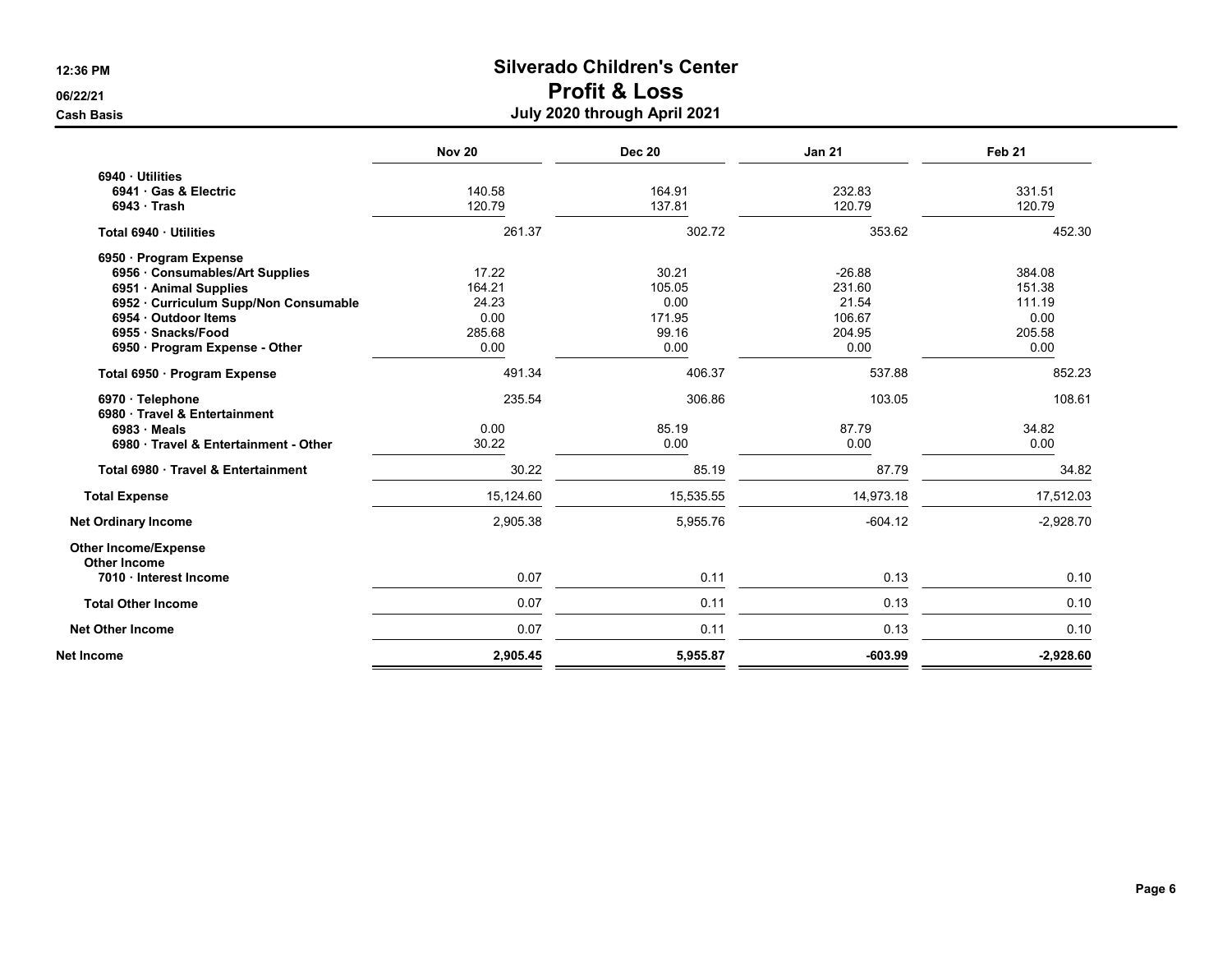|                                           | <b>Mar 21</b> | Apr 21    | <b>TOTAL</b> |
|-------------------------------------------|---------------|-----------|--------------|
| <b>Ordinary Income/Expense</b>            |               |           |              |
| <b>Income</b>                             |               |           |              |
| 4010 Donations                            |               |           |              |
| 4012 Animal Care Donations                |               |           |              |
| 6962 · Animal Care Expense                | 0.00          | 0.00      | $-32.75$     |
| 4012 · Animal Care Donations - Other      | 0.00          | 0.00      | 135.41       |
| <b>Total 4012 • Animal Care Donations</b> | 0.00          | 0.00      | 102.66       |
| 4010 Donations - Other                    | 0.00          | 1,717.00  | 4,175.36     |
| Total 4010 Donations                      | 0.00          | 1,717.00  | 4,278.02     |
| $4040 \cdot$ Grants                       |               |           |              |
| 4046 CARES Act Grant                      | 0.00          | 0.00      | 10,675.00    |
| 4044 CSCP Grant *Restrictive*             | 0.00          | 0.00      | 3,772.47     |
| Total 4040 Grants                         | 0.00          | 0.00      | 14,447.47    |
| 4050 · Late Payment Fees                  | 0.00          | 0.00      | $-40.00$     |
| 4080 · Registration Fees                  | 700.00        | 1,171.80  | 4,346.80     |
| 4090 · Tuition                            |               |           |              |
| 4091 Paypal Fees                          | 1.736.72      | 0.00      | 1,109.70     |
| 4090 Tuition - Other                      | 27,883.04     | 17,913.92 | 154,251.85   |
| Total 4090 Tuition                        | 29,619.76     | 17,913.92 | 155,361.55   |
| 4100 Other Income                         | 0.00          | 65.80     | 65.80        |
| <b>Total Income</b>                       | 30,319.76     | 20,868.52 | 178,459.64   |
| <b>Expense</b>                            |               |           |              |
| 6969 · Playground Project                 | 0.00          | 0.00      | 86.04        |
| 6000 · Advertising                        | 0.00          | 0.00      | 455.56       |
| 6020 · Auto Expense                       |               |           |              |
| $6022 \cdot Gas$                          | 0.00          | 0.00      | 85.28        |
| 6025 · Repairs & Maintenance              | 0.00          | 0.00      | 129.06       |
| 6020 · Auto Expense - Other               | 0.00          | 44.08     | 44.08        |
| Total 6020 · Auto Expense                 | 0.00          | 44.08     | 258.42       |
| 6050 · Bank Service Charges               | 0.00          | 0.00      | 12.00        |
| 6090 · Dues & Subscriptions               | 193.31        | 78.98     | 1,064.34     |
| 6200 · Insurance Expense                  |               |           |              |
| 6203 Health                               | 472.52        | 1,075.54  | 5,357.61     |
| 6202 · Worker's Comp                      | 0.00          | 752.18    | 1,767.29     |
| Total 6200 · Insurance Expense            | 472.52        | 1,827.72  | 7,124.90     |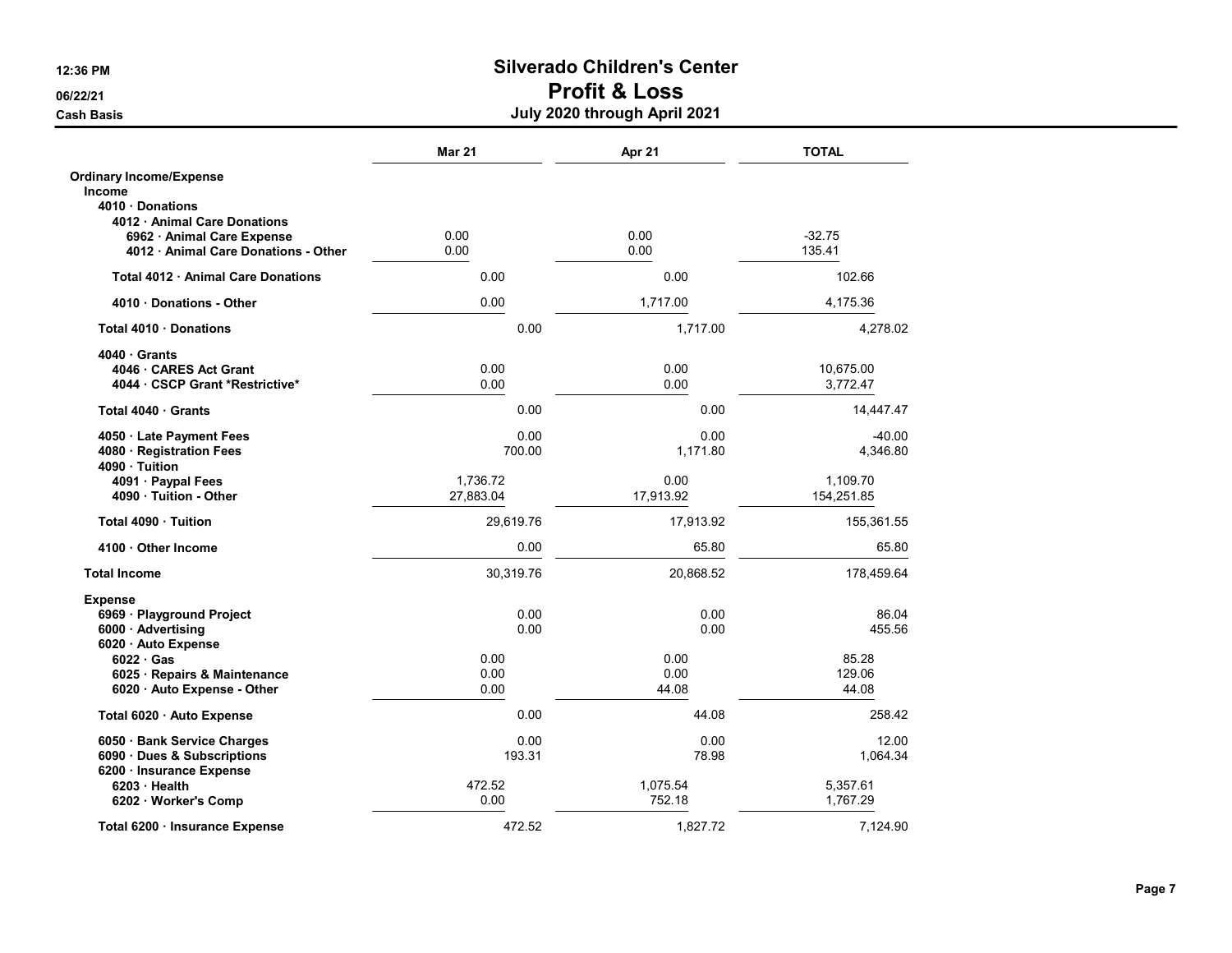|                                      | <b>Mar 21</b> | Apr 21    | <b>TOTAL</b> |
|--------------------------------------|---------------|-----------|--------------|
| 6550 Office Expense                  |               |           |              |
| 6958 Staff Gift                      | 148.51        | 88.05     | 642.22       |
| 6957 · Furniture                     | 139.99        | 0.00      | 348.96       |
| 6555 Health & Safety                 | 240.75        | 85.87     | 510.94       |
| 6554 · Paper Products                | 0.00          | 0.00      | 302.24       |
| 6551 · Internet Access               | 32.10         | 44.74     | 760.62       |
| 6552 · Office Supplies               | 0.00          | 0.00      | 553.31       |
| 6553 Website                         | 0.00          | 0.00      | 1,025.73     |
| 6550 Office Expense - Other          | 124.64        | 53.40     | 364.95       |
| Total 6550 Office Expense            | 685.99        | 272.06    | 4,508.97     |
| 6640 · Legal & Prof Fees             |               |           |              |
| $6642 \cdot$ Legal                   | 0.00          | 0.00      | 345.00       |
| 6644 · Bookkeeping                   | 596.25        | 562.50    | 6,982.00     |
| Total 6640 · Legal & Prof Fees       | 596.25        | 562.50    | 7,327.00     |
| 6790 · Salaries & Wages              |               |           |              |
| 6793 Director                        | 4,342.00      | 5,416.27  | 43,188.95    |
| 6792 Staff                           | 6,658.99      | 7,408.94  | 59,965.27    |
| Total 6790 · Salaries & Wages        | 11,000.99     | 12,825.21 | 103,154.22   |
| 6800 · Payroll Expenses              |               |           |              |
| 6806 · Payroll Processing Fees       | 140.00        | 140.00    | 1,183.84     |
| 6801 ETT                             | 0.00          | 0.00      | 14.93        |
| 6803 · Medicare                      | 157.63        | $-5.88$   | 1,290.50     |
| 6804 Social Security                 | 0.00          | 0.00      | 4,623.34     |
| 6805 · SUI                           | 224.44        | 187.44    | 980.69       |
| 6800 · Payroll Expenses - Other      | 680.61        | 984.44    | 2,010.57     |
| Total 6800 · Payroll Expenses        | 1,202.68      | 1,306.00  | 10,103.87    |
| 6820 · Postage                       | 0.00          | 0.00      | 95.60        |
| 6840 · Professional Development      | 650.00        | 0.00      | 540.00       |
| 6900 · Repairs & Mtce                |               |           |              |
| 6908 OC Parks Inspection Corrections | 0.00          | 0.00      | 73.98        |
| 6901 · Building/Grounds              | 512.87        | 4,548.18  | 11,913.07    |
| 6903 · Equipment                     | 0.00          | 1,067.70  | 1,067.70     |
| 6905 Janitorial                      | 19.27         | 19.30     | 6,956.20     |
| 6900 · Repairs & Mtce - Other        | $-160.62$     | 212.97    | 1,100.92     |
| Total 6900 · Repairs & Mtce          | 371.52        | 5.848.15  | 21.111.87    |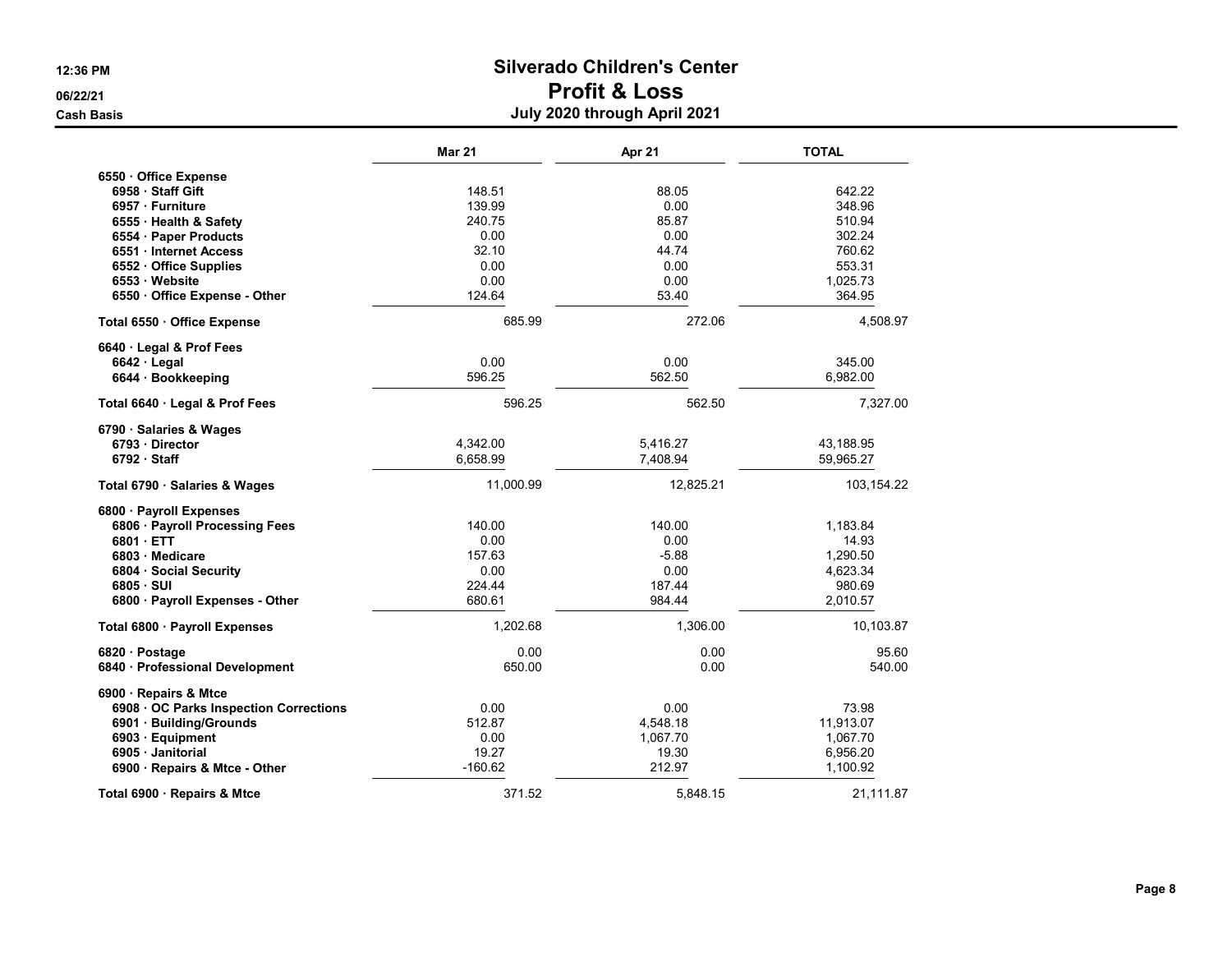|                                     | <b>Mar 21</b> | Apr 21      | <b>TOTAL</b> |
|-------------------------------------|---------------|-------------|--------------|
| 6940 Utilities                      |               |             |              |
| 6941 Gas & Electric                 | 302.50        | 197.50      | 2,482.62     |
| 6943 Trash                          | 120.79        | 120.79      | 1,224.88     |
| Total 6940 · Utilities              | 423.29        | 318.29      | 3,707.50     |
| 6950 · Program Expense              |               |             |              |
| 6956 · Consumables/Art Supplies     | 0.00          | 249.03      | 944.87       |
| 6951 · Animal Supplies              | 0.00          | 126.33      | 1,623.70     |
| 6952 Curriculum Supp/Non Consumable | 19.18         | 265.41      | 468.91       |
| 6954 · Outdoor Items                | 0.00          | 0.00        | 278.62       |
| 6955 · Snacks/Food                  | 215.02        | 654.01      | 2,656.10     |
| 6950 · Program Expense - Other      | 0.00          | 0.00        | 12.99        |
| Total 6950 · Program Expense        | 234.20        | 1,294.78    | 5,985.19     |
| 6970 · Telephone                    | 35.30         | 108.61      | 1,802.78     |
| 6980 Travel & Entertainment         |               |             |              |
| $6983 \cdot Meals$                  | 53.23         | 0.00        | 460.40       |
| 6980 Travel & Entertainment - Other | 0.00          | 0.00        | 30.22        |
| Total 6980 · Travel & Entertainment | 53.23         | 0.00        | 490.62       |
| <b>Total Expense</b>                | 15,919.28     | 24,486.38   | 167,828.88   |
| <b>Net Ordinary Income</b>          | 14,400.48     | $-3,617.86$ | 10,630.76    |
| <b>Other Income/Expense</b>         |               |             |              |
| <b>Other Income</b>                 |               |             |              |
| 7010 Interest Income                | 0.00          | 0.00        | 0.72         |
| <b>Total Other Income</b>           | 0.00          | 0.00        | 0.72         |
| <b>Net Other Income</b>             | 0.00          | 0.00        | 0.72         |
| Net Income                          | 14.400.48     | $-3,617.86$ | 10,631.48    |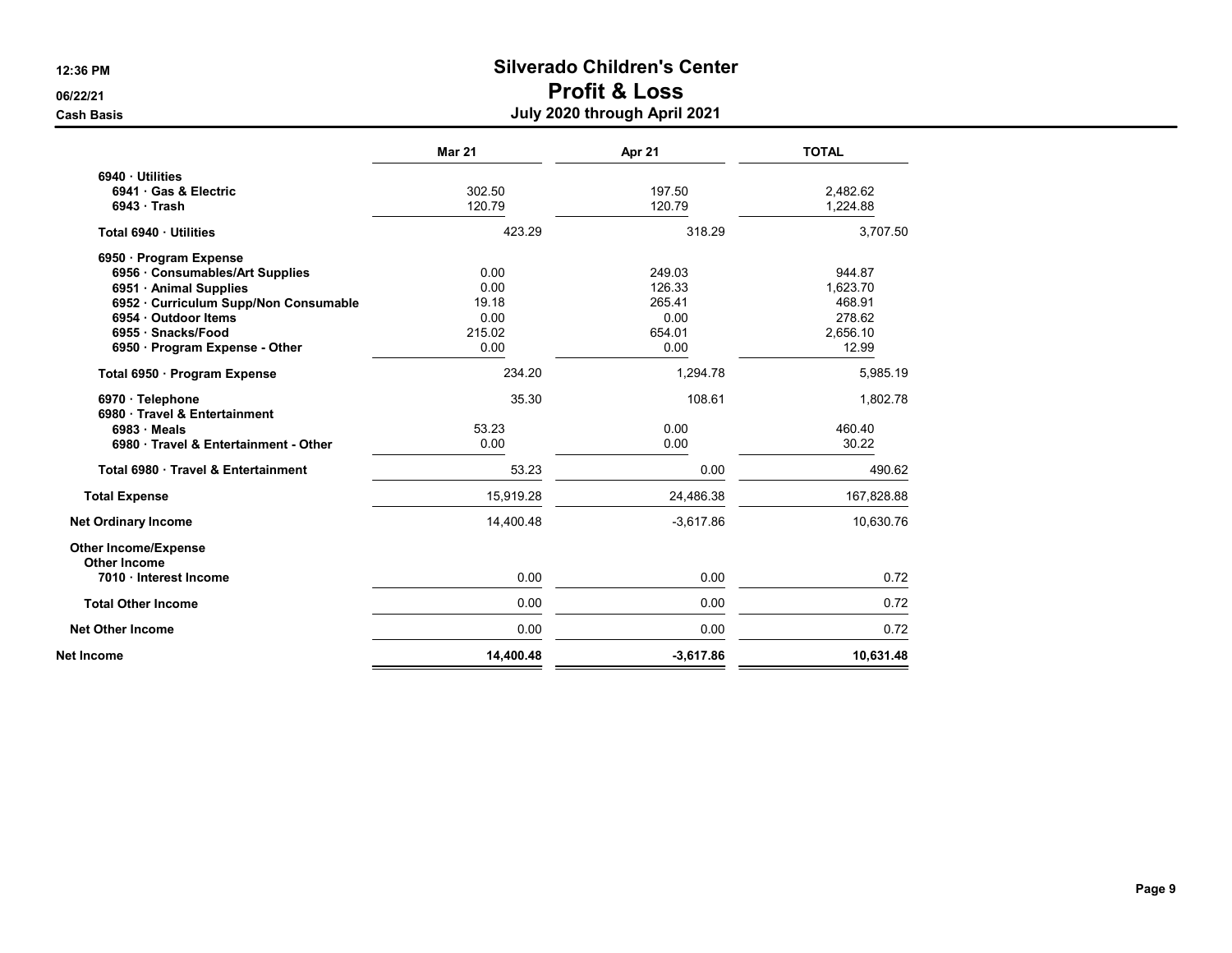#### 12:32 PM Silverado Children's Center 06/22/21 **Balance Sheet** Cash Basis **As of April 30, 2021**

|  |  | As of April 30, 2021 |  |  |
|--|--|----------------------|--|--|
|--|--|----------------------|--|--|

|                                                                                                                                                                                                                                                                                                                                | Apr 30, 21                                                                          |
|--------------------------------------------------------------------------------------------------------------------------------------------------------------------------------------------------------------------------------------------------------------------------------------------------------------------------------|-------------------------------------------------------------------------------------|
| <b>ASSETS</b><br><b>Current Assets</b><br><b>Checking/Savings</b><br>1000 · B of A Checking<br>1030 Bus. Savings-BofA                                                                                                                                                                                                          | 2,019.83<br>18,552.35                                                               |
| <b>Total Checking/Savings</b>                                                                                                                                                                                                                                                                                                  | 20,572.18                                                                           |
| <b>Total Current Assets</b>                                                                                                                                                                                                                                                                                                    | 20,572.18                                                                           |
| <b>Fixed Assets</b><br>1500 · Fixed Asset(s)<br>1510 · Buildings & Improvements<br>1520 · Furniture & Equipment<br>1530 · Accum Depr                                                                                                                                                                                           | 296,784.69<br>54,762.51<br>$-340,565.00$                                            |
| Total 1500 · Fixed Asset(s)                                                                                                                                                                                                                                                                                                    | 10,982.20                                                                           |
| <b>Total Fixed Assets</b>                                                                                                                                                                                                                                                                                                      | 10,982.20                                                                           |
| <b>TOTAL ASSETS</b>                                                                                                                                                                                                                                                                                                            | 31,554.38                                                                           |
| <b>LIABILITIES &amp; EQUITY</b><br>Liabilities<br><b>Current Liabilities</b><br><b>Accounts Payable</b><br>2000 · Accounts Payable                                                                                                                                                                                             | -114 00                                                                             |
| <b>Total Accounts Payable</b>                                                                                                                                                                                                                                                                                                  | $-114.00$                                                                           |
| <b>Other Current Liabilities</b><br>2100 · Payroll Liabilities<br>2102 · CA Withholding<br>$2105$ ETT<br>2106 · Federal Withholding<br>2108 · Health Ins (Emp)<br>2109 · Medicare - Company<br>2110 · Medicare - Employee<br>2111 · Social Security - Company<br>$2113 \cdot \text{SUI}$<br>2100 · Payroll Liabilities - Other | -130.58<br>0.09<br>4.12<br>65.25<br>$-4.72$<br>0.01<br>$-24.03$<br>153.21<br>-65.25 |
| Total 2100 · Payroll Liabilities                                                                                                                                                                                                                                                                                               | $-1.90$                                                                             |
| 2200 · Note(s) Payable<br>2201 · SMRPD<br>SMRPD (2nd Loan)<br>2201 · SMRPD - Other<br>Total 2201 · SMRPD                                                                                                                                                                                                                       | 66,447.95<br>28,950.00<br>95,397.95                                                 |
| 2202 Old Payable to SMPRD                                                                                                                                                                                                                                                                                                      | 36,848.21                                                                           |
| Total 2200 · Note(s) Payable                                                                                                                                                                                                                                                                                                   | 132,246.16                                                                          |
| <b>Total Other Current Liabilities</b>                                                                                                                                                                                                                                                                                         | 132,244.26                                                                          |
| <b>Total Current Liabilities</b>                                                                                                                                                                                                                                                                                               | 132,130.26                                                                          |
| <b>Total Liabilities</b>                                                                                                                                                                                                                                                                                                       | 132,130.26                                                                          |
| Equity<br>3900 · Retained Earnings<br><b>Net Income</b>                                                                                                                                                                                                                                                                        | -111,207.36<br>10,631.48                                                            |
| <b>Total Equity</b>                                                                                                                                                                                                                                                                                                            | $-100,575.88$                                                                       |
| <b>TOTAL LIABILITIES &amp; EQUITY</b>                                                                                                                                                                                                                                                                                          | 31,554.38                                                                           |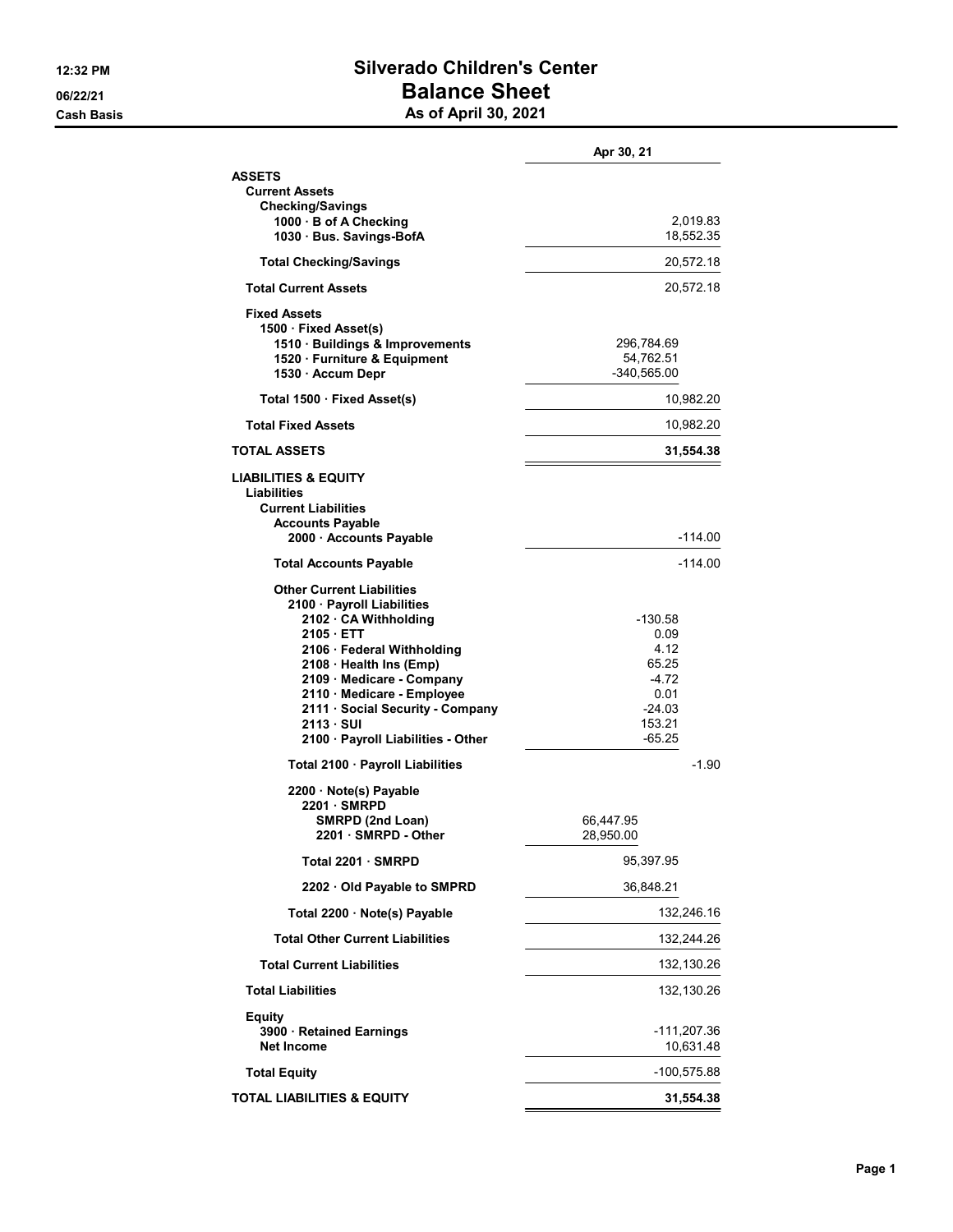#### 12:34 PM Silverado Children's Center 06/22/21 Observice Contraction Cist by Vendor April 2021

Type Date Num Memo Account Clr Split Debit Credit Albertson's Check 04/28/2021 EFT 1000 · B of A Check... X 6955 · Snacks/... 53.86 Amazon.com Check 04/05/2021 EFT 1000 · B of A Check... X 6952 · Curricul... 41.77 Check 04/05/2021 EFT 1000 · B of A Check... X 6952 · Curricul... 21.49  $1000 \cdot B$  of A Check... Check 04/05/2021 EFT Security Cam ... 1000 · B of A Check... X 6903 · Equipm... 69.99 Check 04/07/2021 EFT Security Cam... 1000 · B of A Check... X 6903 · Equipm... 997.71 Check 04/19/2021 EFT Digital 1000 · B of A Check... X 6090 · Dues & ... 14.99 Check 04/19/2021 EFT 1000 · B of A Check... X 6905 · Janitorial 14.30 Check 04/28/2021 EFT 1000 · B of A Check... X -SPLIT- 111.83  $1000 \cdot B$  of A Check... Apple.com<br>Check 04/12/2021 EFT Cell Phone 1000 · B of A Check... X 6090 · Dues & ... 0.99 · 0.99 AT&T Bill 04/01/2021 Apr 8 - May 7 ... 2000 · Accounts Pa... -SPLIT- 12.64 Check 04/02/2021 EFT 1000 · B of A Check... X 6970 · Telepho... 73.31 Check 04/16/2021 EFT April Services 1000 · B of A Check... X 6551 · Internet ... 32.10 Bill 04/28/2021 31000... Apr 8 - May 7 ... 2000 · Accounts Pa... -SPLIT- 12.64 Check 04/29/2021 EFT 1000 · B of A Check... X 6551 · Internet ... 12.64 Bank of America Check 04/30/2021 monthly transf... 1000 · B of A Check... X 1030 · Bus. Sa... 1,000.00 California Choice Benefit Admin Check 04/15/2021 8320 April 2021, In... 1000 · B of A Check... 6203 · Health 603.02  $1000 \cdot B$  of A Check... Canyon Feed & Tack Bill 04/19/2021 40258 40258 2000 · Accounts Pa... -SPLIT- 46.87 Bill Pmt -Check 04/19/2021 1000 · B of A Check 2000 · Account... 2000 · Account... 126.33 **CAPRI** Check 04/14/2021 8317 Inv 5144, July... 1000 · B of A Check... X 6202 · Worker'... 752.18 Dave Leese Concrete Check 04/12/2021 EFT Zelle Test, # y... 1000 · B of A Check... X 6901 · Building... 5.00  $1000 \cdot B$  of A Check... Dippity Donut Check 04/19/2021 EFT 1000 · B of A Check... X 6958 · Staff Gift 11.25 Discount School Supply Check 04/15/2021 8321 Account #003... 1000 · B of A Check... X -SPLIT- 340.65 Fanello, Diana Check 04/14/2021 8318 Inv 2021013, ... 1000 · B of A Check... X 6644 · Bookke... 562.50 Fred Dohrmann Bill 04/27/2021 714-6... Demo Lights, ... 2000 · Accounts Pa... 6901 · Building... 1,500.00 Home Depot Check 04/01/2021 EFT Open House ... 1000 · B of A Check... X 6901 · Building... 265.17 04/08/2021 EFT Open House … 1000 · B of A Check... X 6901 · Building... 412.93<br>04/19/2021 EFT Open House … 1000 · B of A Check... X 6901 · Building... Check 04/19/2021 EFT Open House ... 1000 · B of A Check... X 6901 Check 04/22/2021 EFT Open House ... 1000 · B of A Check... X 6901 · Building... 220.03  $EFT$  Open House  $\ldots$  1000  $\cdot$  B of A Check...  $\ldots$  6901  $\cdot$  Building...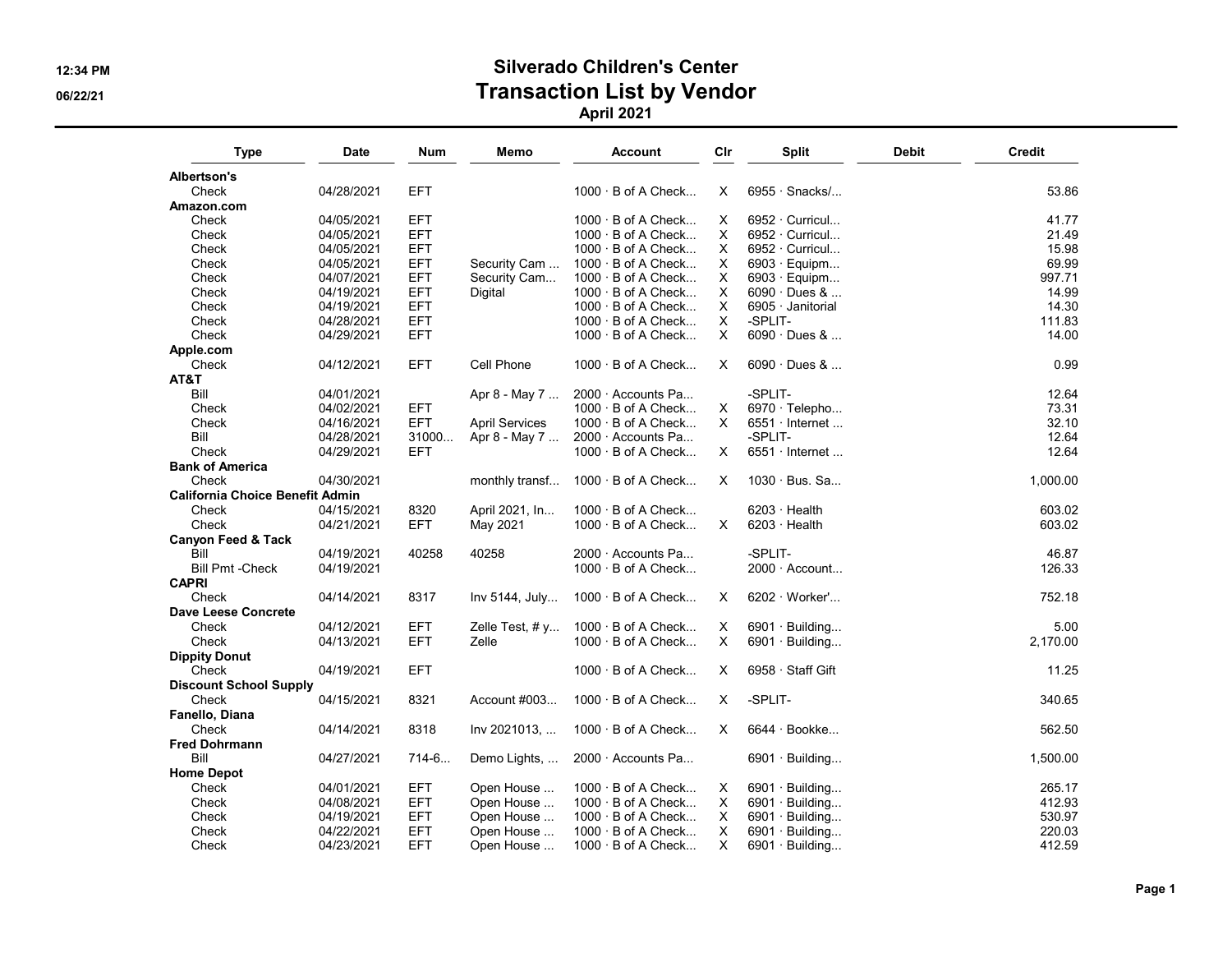# 12:34 PM Silverado Children's Center 06/22/21 Contraction List by Vendor

April 2021

| <b>Type</b>                        | <b>Date</b> | <b>Num</b> | Memo                | <b>Account</b>            | Cir      | <b>Split</b>            | <b>Debit</b> | Credit   |
|------------------------------------|-------------|------------|---------------------|---------------------------|----------|-------------------------|--------------|----------|
| <b>Insect Lore</b>                 |             |            |                     |                           |          |                         |              |          |
| Check                              | 04/15/2021  | <b>EFT</b> | Bug Larva           | $1000 \cdot B$ of A Check | $\times$ | $6952 \cdot$ Curricul   |              | 57.49    |
| <b>Lux Cleaning Services</b>       |             |            |                     |                           |          |                         |              |          |
| Check                              | 04/02/2021  | <b>EFT</b> | Zelle Test, #z      | $1000 \cdot B$ of A Check | X        | $6905 \cdot$ Janitorial |              | 5.00     |
| <b>Myles Luas Appliance Repair</b> |             |            |                     |                           |          |                         |              |          |
| Bill                               | 04/20/2021  | 26867      | Repairs to Th       | $2000 \cdot$ Accounts Pa  |          | -SPLIT-                 |              | 659.98   |
| <b>Orkin Pest Control</b>          |             |            |                     |                           |          |                         |              |          |
| Check                              | 04/09/2021  | <b>EFT</b> | Mar and April       | $1000 \cdot B$ of A Check |          | 6900 · Repairs          |              | 88.98    |
| Check                              | 04/16/2021  | <b>EFT</b> | Pest Control        | 1000 · B of A Check       | X        | 6900 · Repairs          |              | 98.00    |
| <b>Pacific Ranch Market</b>        |             |            |                     |                           |          |                         |              |          |
| Check                              | 04/14/2021  | <b>EFT</b> | Birthday            | $1000 \cdot B$ of A Check | $\times$ | $6958 \cdot$ Staff Gift |              | 35.27    |
| Paypal                             |             |            |                     |                           |          |                         |              |          |
| Deposit                            | 04/06/2021  |            | Deposit Repo        | $1000 \cdot B$ of A Check | Χ        | $4090 \cdot$ Tuition    | 759.90       |          |
| Deposit                            | 04/08/2021  |            | Deposit Repo        | $1000 \cdot B$ of A Check | $\times$ | 4090 · Tuition          | 96.80        |          |
| <b>Procare Software</b>            |             |            |                     |                           |          |                         |              |          |
| Check                              | 04/30/2021  | <b>EFT</b> | Cloud Backup        | $1000 \cdot B$ of A Check | $\times$ | $6090 \cdot$ Dues &     |              | 49.00    |
| Reighart, Steve                    |             |            |                     |                           |          |                         |              |          |
| Bill                               | 04/27/2021  |            |                     | $2000 \cdot$ Accounts Pa  |          | $6901 \cdot$ Building   |              | 1,102.50 |
| Bill                               | 04/27/2021  | 100146     | 11/20, SCC S        | 2000 · Accounts Pa        |          | $6901 \cdot$ Building   |              | 980.00   |
| <b>Rite Aid</b>                    |             |            |                     |                           |          |                         |              |          |
| Check                              | 04/05/2021  | <b>EFT</b> |                     | $1000 \cdot B$ of A Check | $\times$ | $6555 \cdot$ Health     |              | 12.38    |
| <b>SCE</b>                         |             |            |                     |                           |          |                         |              |          |
| Bill                               | 04/28/2021  | 70032      |                     | 2000 · Accounts Pa        |          | $6941 \cdot$ Gas &      |              | 197.50   |
| Check                              |             |            |                     |                           | X        | $6941 \cdot$ Gas &      |              | 197.50   |
|                                    | 04/28/2021  |            |                     | $1000 \cdot B$ of A Check |          |                         |              |          |
| Silverado Cafe                     |             |            |                     |                           |          |                         |              |          |
| Check                              | 04/14/2021  | <b>EFT</b> | Meet w/ Isabell     | $1000 \cdot B$ of A Check | $\times$ | 6958 · Staff Gift       |              | 34.78    |
| <b>Silverado Canyon Market</b>     |             |            |                     |                           |          |                         |              |          |
| Check                              | 04/16/2021  | <b>EFT</b> |                     | $1000 \cdot B$ of A Check | $\times$ | 6958 · Staff Gift       |              | 6.75     |
| Soriano, Juan                      |             |            |                     |                           |          |                         |              |          |
| Bill                               | 04/18/2021  | Inv 4/     | 3/6.3/13.3/2        | $2000 \cdot$ Accounts Pa  |          | $6901 \cdot$ Building   |              | 490.00   |
| <b>Bill Pmt -Check</b>             | 04/30/2021  | 8322       | 3/6, 3/13, 3/2      | $1000 \cdot B$ of A Check | $\times$ | $2000 \cdot$ Account    |              | 490.00   |
| <b>South Coast Fire Protection</b> |             |            |                     |                           |          |                         |              |          |
| Bill                               | 04/14/2021  | SH04       | SH042176            | 2000 · Accounts Pa        |          | $6903 \cdot$ Equipm     |              | 188.00   |
| Sparklett's                        |             |            |                     |                           |          |                         |              |          |
| Check                              | 04/12/2021  | <b>EFT</b> | March and Pr        | $1000 \cdot B$ of A Check |          | $6955 \cdot$ Snacks/    |              | 151.76   |
| Check                              | 04/13/2021  | <b>EFT</b> |                     | $1000 \cdot B$ of A Check | X        | $6955 \cdot$ Snacks/    |              | 145.76   |
| Check                              | 04/30/2021  | <b>EFT</b> |                     | $1000 \cdot B$ of A Check | X        | 6955 · Snacks/          |              | 26.93    |
| <b>Target</b>                      |             |            |                     |                           |          |                         |              |          |
| Check                              | 04/01/2021  | <b>EFT</b> |                     | $1000 \cdot B$ of A Check | X        | -SPLIT-                 |              | 61.18    |
| Check                              | 04/16/2021  | <b>EFT</b> |                     | $1000 \cdot B$ of A Check | X        | $6555 \cdot$ Health     |              | 32.43    |
| Check                              | 04/28/2021  | <b>EFT</b> |                     | $1000 \cdot B$ of A Check | $\times$ | -SPLIT-                 |              | 79.36    |
| <b>Trader Joe's</b>                |             |            |                     |                           |          |                         |              |          |
| Check                              | 04/13/2021  | <b>EFT</b> |                     | $1000 \cdot B$ of A Check | Χ        | $6955 \cdot$ Snacks/    |              | 66.20    |
| Check                              | 04/20/2021  | <b>EFT</b> |                     | $1000 \cdot B$ of A Check | $\times$ | $6955 \cdot$ Snacks/    |              | 77.78    |
| <b>Verizon Wireless</b>            |             |            |                     |                           |          |                         |              |          |
| Check                              | 04/05/2021  | <b>EFT</b> | <b>Mar Services</b> | $1000 \cdot B$ of A Check | X        | $6970 \cdot$ Telepho    |              | 35.30    |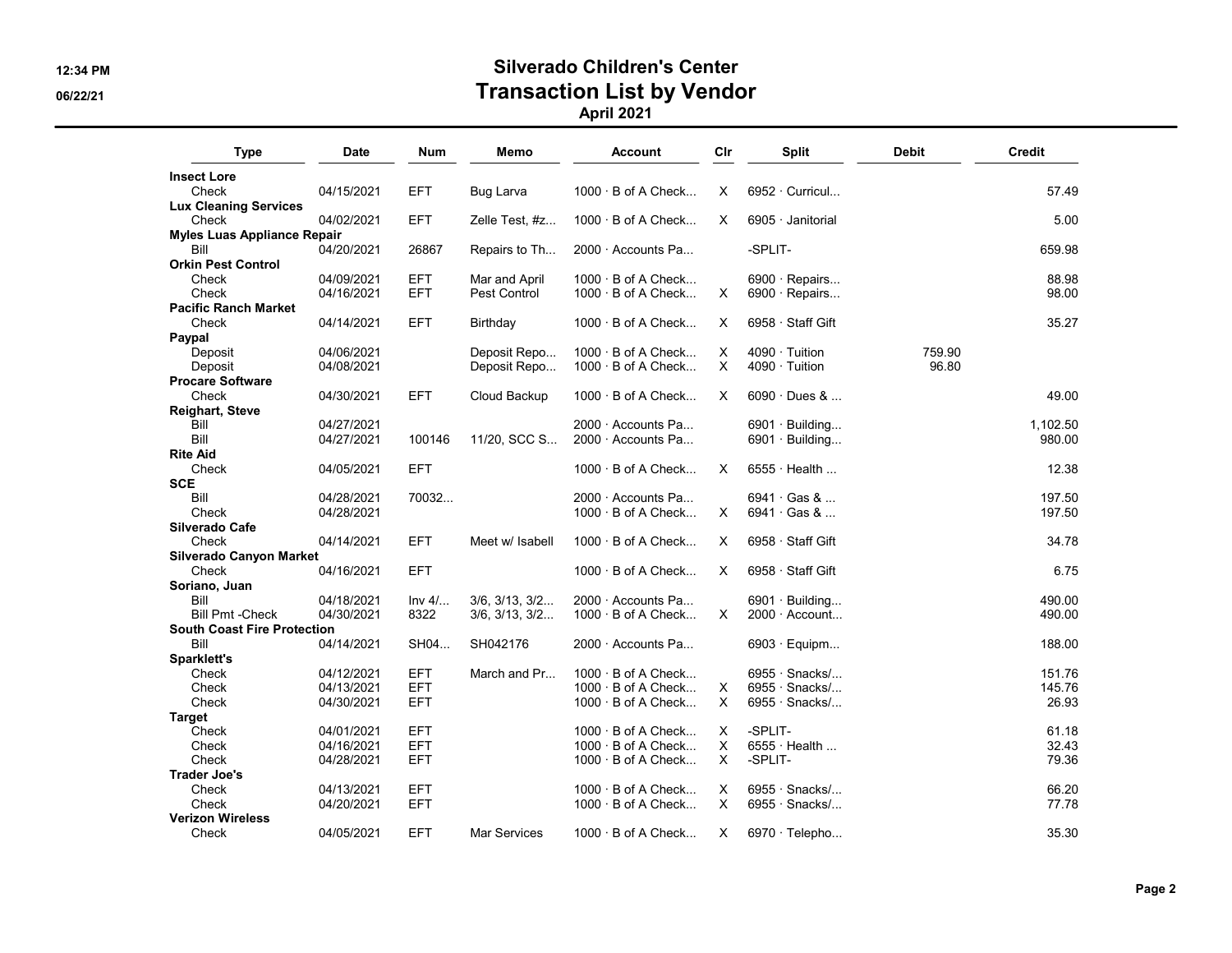#### 12:34 PM Silverado Children's Center 06/22/21 Contraction List by Vendor April 2021

| Type                    | <b>Date</b> | <b>Num</b> | Memo          | <b>Account</b>                            | Cir          | Split        | <b>Debit</b> | Credit   |
|-------------------------|-------------|------------|---------------|-------------------------------------------|--------------|--------------|--------------|----------|
| <b>Waste Management</b> |             |            |               |                                           |              |              |              |          |
| Check                   | 04/14/2021  | 8316       | Apr (Mar, pre | 1000 $\cdot$ B of A Check                 | $\mathsf{X}$ | 6943 · Trash |              | 120.79   |
| Check                   | 04/14/2021  | 8315       |               | VOID: Apr $(M 1000 \cdot B)$ of A Check X |              | 6943 · Trash | 0.00         |          |
| <b>Worksite Pay</b>     |             |            |               |                                           |              |              |              |          |
| Check                   | 04/14/2021  | <b>EFT</b> | Pavroll 20217 | $1000 \cdot B$ of A Check                 | X.           | -SPLIT-      |              | 1.534.26 |
| Check                   | 04/14/2021  | <b>EFT</b> | Payroll 20217 | $1000 \cdot B$ of A Check                 | $\mathsf{X}$ | -SPLIT-      |              | 5.321.77 |
| Check                   | 04/29/2021  | <b>EFT</b> | Payroll 20218 | $1000 \cdot B$ of A Check                 | X            | -SPLIT-      |              | 5.379.92 |
| Check                   | 04/29/2021  | <b>EFT</b> | Payroll 20218 | $1000 \cdot B$ of A Check                 | X            | -SPLIT-      |              | 1,764.76 |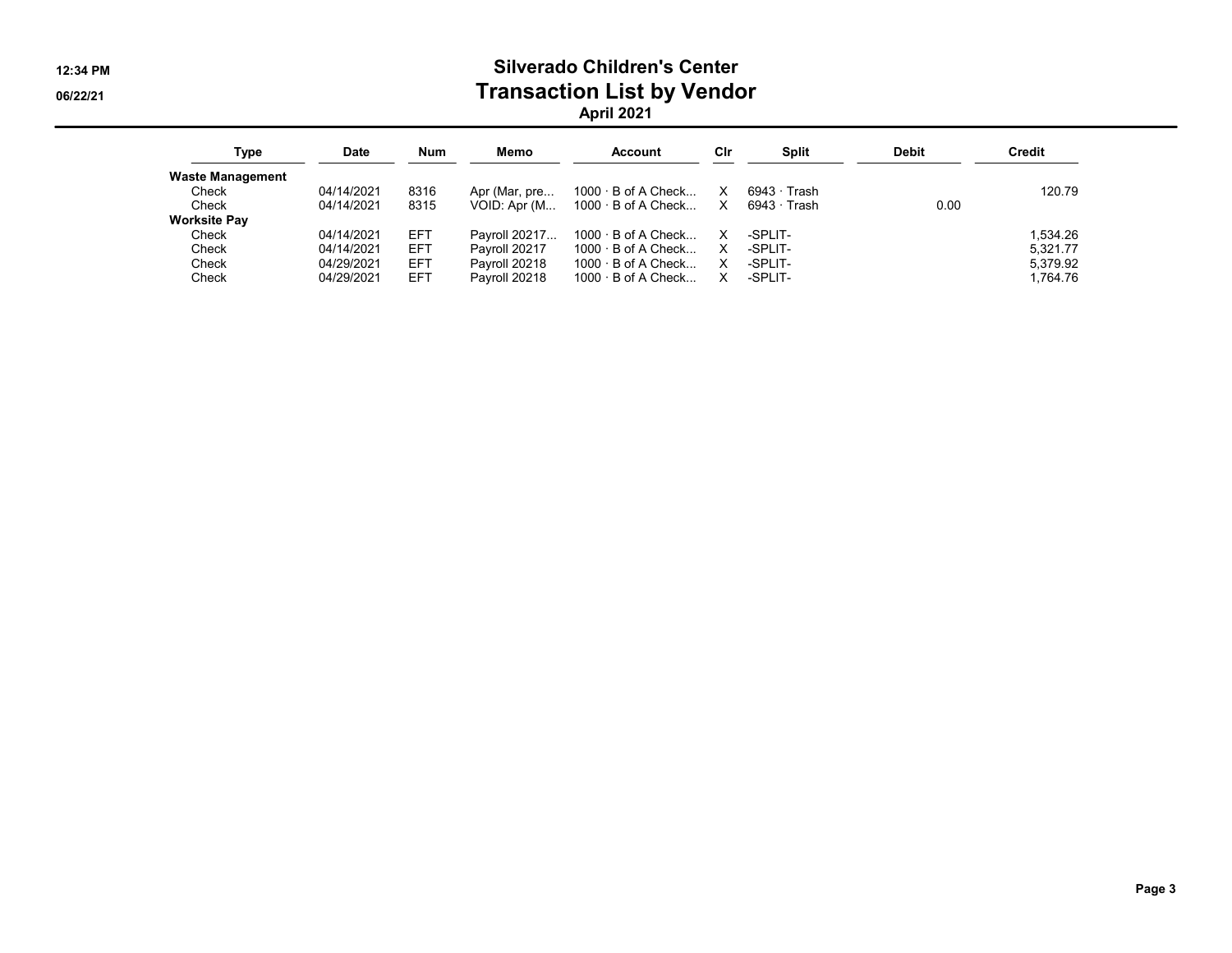#### 12:33 PM Silverado Children's Center 06/22/21 Deposit Detail April 2021

| <b>Type</b>    | Num | Date       | Name                | <b>Account</b>         | <b>Amount</b> |
|----------------|-----|------------|---------------------|------------------------|---------------|
| <b>Deposit</b> |     | 04/06/2021 | Paypal              | 1000 · B of A Chec     | 759.90        |
|                |     |            | Shimbo, Tiffany     | $4090 \cdot$ Tuition   | $-759.90$     |
| <b>TOTAL</b>   |     |            |                     |                        | $-759.90$     |
| <b>Deposit</b> |     | 04/08/2021 |                     | 1000 B of A Chec       | 4,115.80      |
|                |     |            | Daum, Alyssa        | $4090 \cdot$ Tuition   | $-975.00$     |
|                |     |            | Spradlin, Amanda    | $4090 \cdot$ Tuition   | $-675.00$     |
|                |     |            | Connor, Jennifer    | $4090 \cdot$ Tuition   | $-575.00$     |
|                |     |            | Chang, Judith       | $4090 \cdot$ Tuition   | $-695.00$     |
|                |     |            | Kaatz, Christine    | $4090 \cdot$ Tuition   | $-550.00$     |
|                |     |            | Greenfield, Natalie | $4090 \cdot$ Tuition   | $-450.00$     |
|                |     |            |                     | $4010 \cdot$ Donations | $-65.00$      |
|                |     |            |                     | $4010 \cdot$ Donations | $-65.00$      |
|                |     |            |                     | 4100 · Other Income    | $-65.80$      |
| <b>TOTAL</b>   |     |            |                     |                        | -4,115.80     |
| <b>Deposit</b> |     | 04/08/2021 | Paypal              | 1000 B of A Chec       | 96.80         |
|                |     |            |                     | $4090 \cdot$ Tuition   | $-96.80$      |
| <b>TOTAL</b>   |     |            |                     |                        | $-96.80$      |
| <b>Deposit</b> |     | 04/10/2021 |                     | 1000 B of A Chec       | 7,686.89      |
|                |     |            | Hudson, Noah        | $4090 \cdot$ Tuition   | $-695.00$     |
|                |     |            | Bey, Breeana        | $4090 \cdot$ Tuition   | $-500.00$     |
|                |     |            | Witzeman, Nicole    | $4090 \cdot$ Tuition   | -450.00       |
|                |     |            | Nishimura, Akane    | $4090 \cdot$ Tuition   | $-450.00$     |
|                |     |            | Hassey, Celeste     | $4090 \cdot$ Tuition   | $-450.00$     |
|                |     |            | Townsend, Tallulah  | 4090 · Tuition         | $-295.00$     |
|                |     |            | Jeffries, Kati      | 4090 · Tuition         | $-450.00$     |
|                |     |            | Higgins, Vivienne   | 4090 · Tuition         | $-265.86$     |
|                |     |            | Bey, Breeana        | 4090 · Tuition         | $-157.14$     |
|                |     |            | Maloof, Rachel      | $4090 \cdot$ Tuition   | $-760.00$     |
|                |     |            | Landry, Allison     | 4090 · Tuition         | $-670.00$     |
|                |     |            | Milburn, Eugene     | $4090 \cdot$ Tuition   | $-575.00$     |
|                |     |            | Cisneros, Charlie   | 4090 · Tuition         | $-441.39$     |
|                |     |            | Golden, Lindsay     | $4090 \cdot$ Tuition   | $-1,277.50$   |
|                |     |            | Peters, Christina   | 4080 · Registration    | $-100.00$     |
|                |     |            | Lee, Jeannie        | 4080 · Registration    | $-150.00$     |
| <b>TOTAL</b>   |     |            |                     |                        | $-7,686.89$   |
| <b>Deposit</b> |     | 04/20/2021 |                     | 1000 · B of A Chec     | 1,268.57      |
|                |     |            | Ryba, Cheri         | 4090 · Tuition         | $-593.70$     |
|                |     |            | Moser, Janae        | $4090 \cdot$ Tuition   | -674.87       |
| <b>TOTAL</b>   |     |            |                     |                        | $-1,268.57$   |